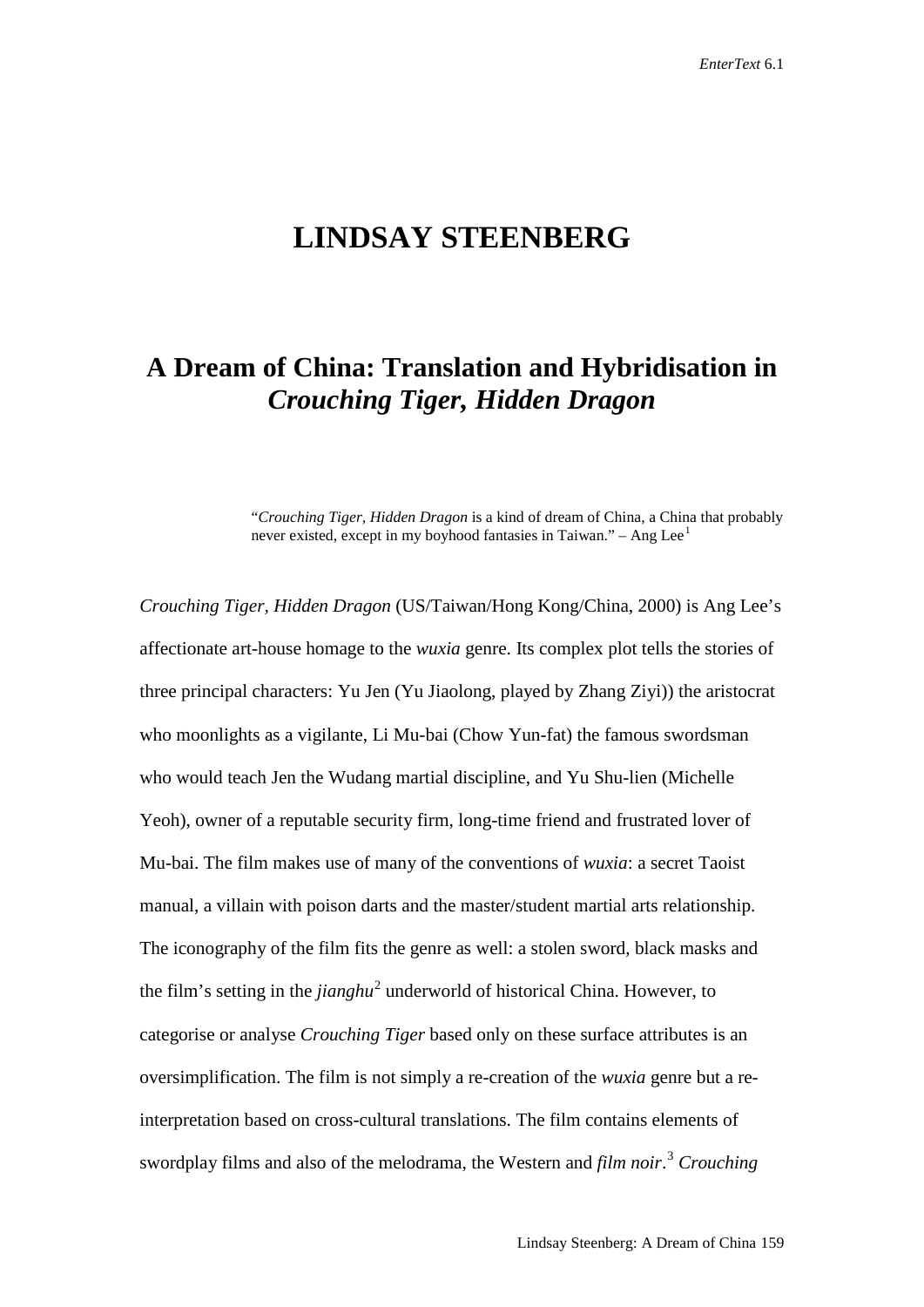*Tiger* does not offer a story belonging exclusively to ancient China, but a postmodern hybrid of Eastern and Western genres. Taiwanese-American director Ang Lee's "dream of China" scavenges elements from a global experience of cinema.

#### **Hybridisation and Hyphenation: The Misleading Excess of Surfaces**

Ang Lee has been consistently addressed by Western critical media in terms of his personal relationship to his film texts. While I do not want to offer an approach to *Crouching Tiger* limited by an auteurist perspective, I do want to address and complicate the ubiquitous assumptions which connect Lee, and his ethnic origins, to the meaning and supposed authenticity of his films. Lee uncovers the tensions of modern Asian families in films such as *The Wedding Banquet* (USA/Taiwan, 1993) and *Eat Drink Man Woman* (USA/Taiwan, 1994), and delves into the familial trials of historical America in *The Ice Storm* (USA, 1997)*, Ride with the Devil* (USA, 1999) and most recently, *Brokeback Mountain* (USA, 2005). Lee also deals with families in the Jane Austen adaptation, *Sense and Sensibility* (USA/UK, 1995). In their article "Breaking the Soy Sauce Jar: Diaspora and Displacement in the Films of Ang Lee," Wei Ming Dariotis and Eileen Fung summarise the Western reception of Lee's Western historical dramas saying, "No article or interview about *Sense and Sensibility*  passes without some comment about Ang Lee's difference of identity from the understood identity of the film."<sup>[4](#page-22-0)</sup> It would seem that Lee's ethnicity and nationality are interpreted by the West as tied to his ability authentically to tell stories about the past.

Given this attention, it is surprising that Lee's relationship (as Taiwanese-American) to his mainland Chinese historical epic has remained, for the large part, un-addressed. Western audiences and critics assume that a translation of cultures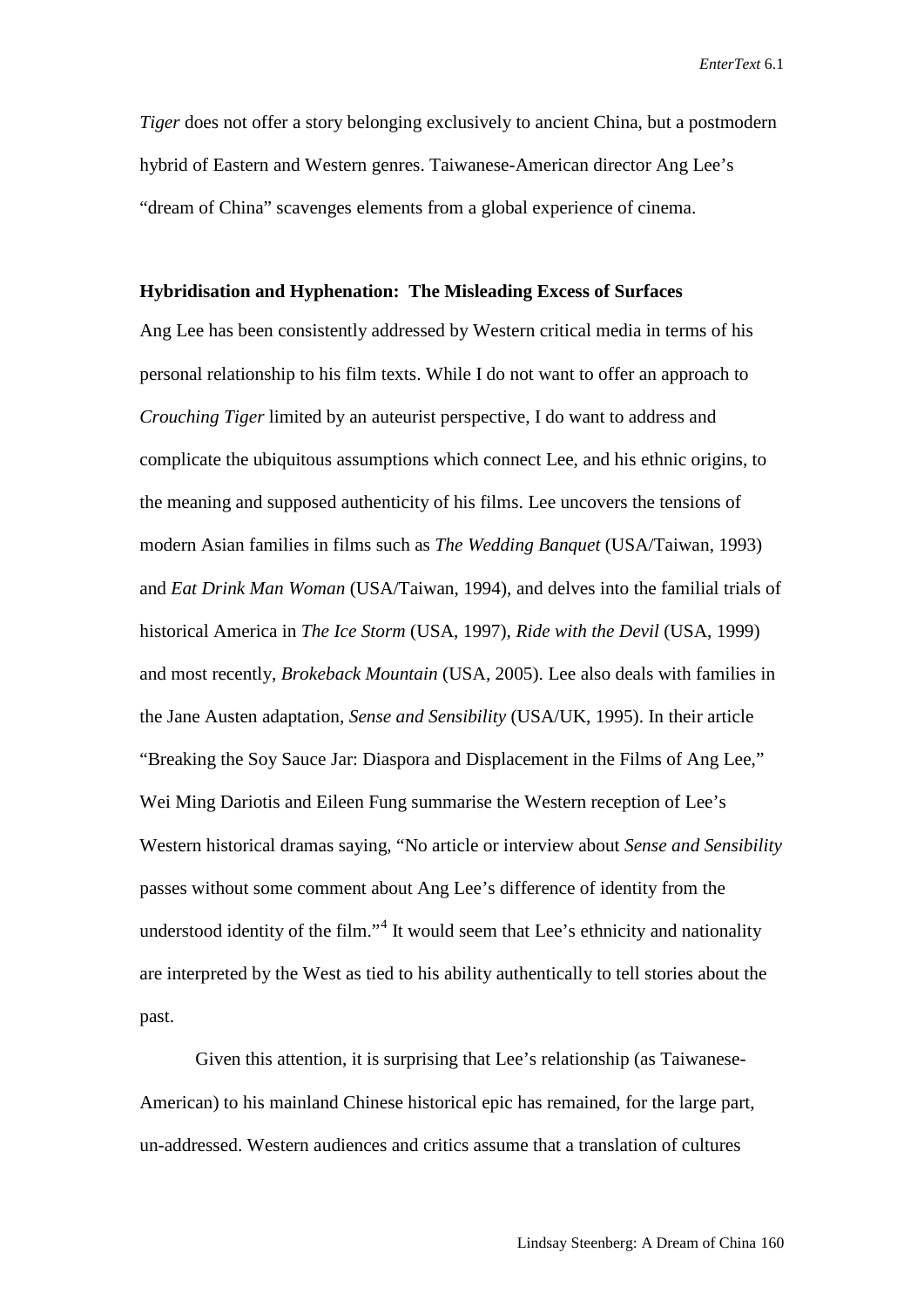occurs in an Asian director's perception of the Western past, but not necessarily in the same director's interpretation of the Asian past. This (inadequate) conclusion is based on a surface reading of Lee's films, which conflates ethnic background with generic experience and authorial vision: *Crouching Tiger* is seen as part of Lee's "cultural roots<sup>"[5](#page-22-1)</sup> and his authority over the text is naturalised because of this. In making this point I am not assuming a unified Western view of Lee's film. I am highlighting these patterns in order to consider the ramifications of an over-simplified generic reading of a hybrid text. Arguably, Lee's *Crouching Tiger* is as much a cross-cultural interpretation as *Sense and Sensibility.* Leon Hunt, in *Kung Fu Cult Masters*, supports this view in his description of *Crouching Tiger* as "Jane Austen seemingly let loose in *Jianghu.*"[6](#page-22-2) Hunt further discusses the process of multinational hybridisation at the industrial level by describing the film as an international effort which combines

> an émigré Taiwanese director, a script produced by an ongoing process of translation between Chinese and American writers, two stars and a choreographer from Hong Kong, one Taiwanese and one Mainland star.<sup>[7](#page-22-3)</sup>

*Crouching Tiger* is realised through the funding and labour of several different countries. To ignore the processes of retrofit, hybridisation and translation erroneously assumes the un-fractured unity of a postmodern transnational text which is invested in subverting the mythology of wholeness and resolution. It also assumes that because the director is of a certain ethnicity, his or her text must necessarily have origins there. However, even if limited to an auteurist analysis, Lee's hyphenated identity complicates this logic.

Released in the same year as the postmodern box-office hit, *Charlie's Angels*  (McG, USA/Germany, 2000)*, Crouching Tiger* was heralded by the popular press as a ground-breaking, high-art, Asian action film.<sup>[8](#page-22-4)</sup> References to Lee's ethnic identity and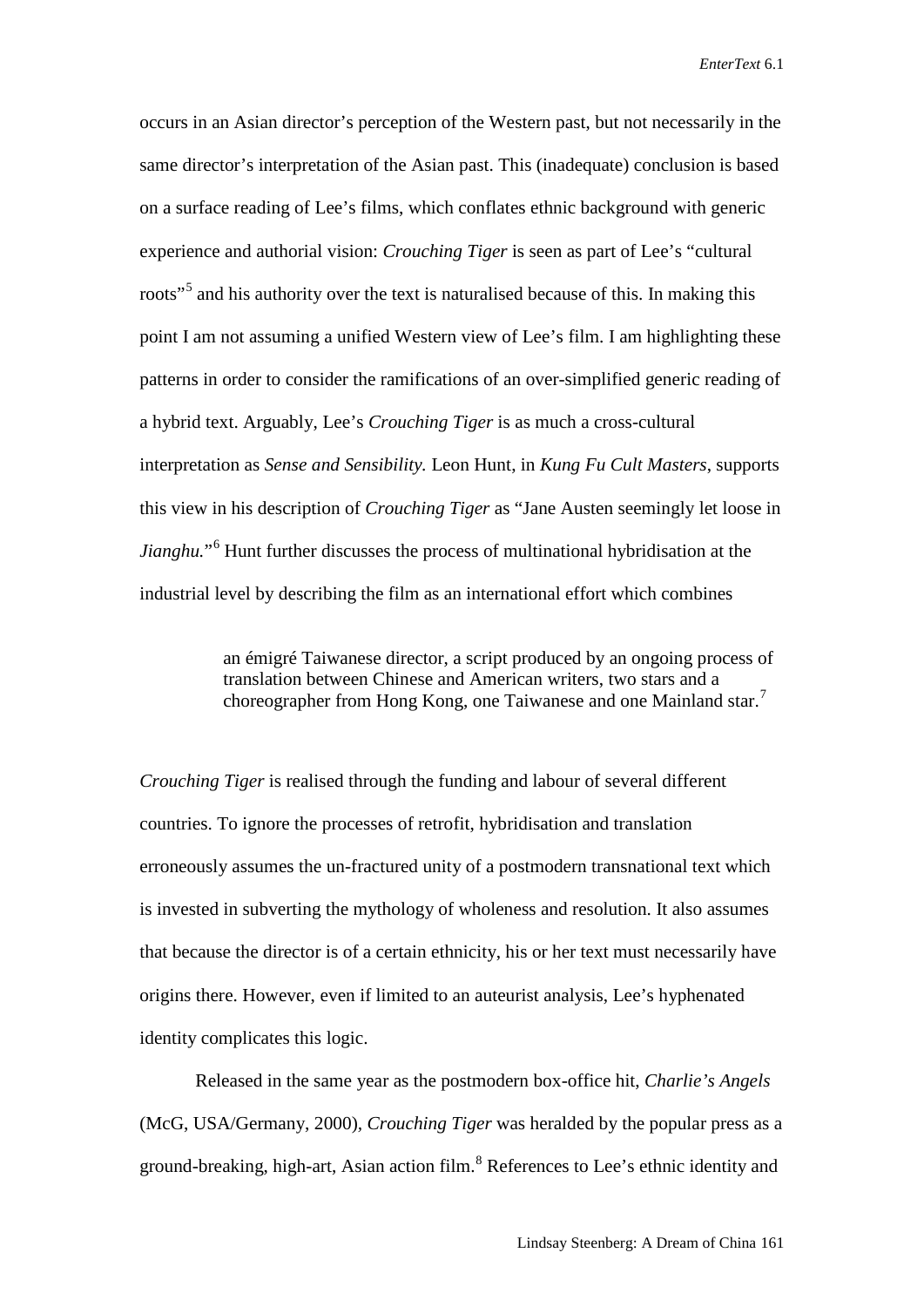body of work are almost always made when reviewing the film. Likewise, many publications include brief definitions or histories of *wuxia* in their reviews, suggesting that *Crouching Tiger* is not only representative of the genre but implying that it functions as an introduction to the genre for Western spectators.<sup>[9](#page-22-5)</sup> Of course not all Western audiences were new to Asian cinema in 2000; however, it is a reasonable assumption that many of their viewing experiences and expectations would have been shaped by previous popular exports such as films starring Bruce Lee or Jackie Chan. In classifying *Crouching Tiger* as *wuxia,* Western reviews have encouraged a misleading consideration of the film: eliding the transgeneric and transnational elements at play in the film, assuming a unified Western audience unfamiliar with Asian cinema, and overlooking the film's postmodern innovation.

*Crouching Tiger* puts tension between surface and substance in its combinations of *wuxia,* the Western, and art-house melodrama. [10](#page-22-6) This is, in turn, echoed by the characters and the plot conventions unfolding in the narrative of the film. On the surface, Jen is an aristocratic lady but underneath are several other identities: rebellious daughter, lover, student and deadly martial artist. Jen's identity cannot be described without hyphenation. She is not "aristocrat" but lady-fighterthief-student-rebel-sister-lover. The excess of this hybridisation overburdens and cracks the narrative of the film, just as the dissatisfied characters of *Ride with the Devil* and *Eat Drink Man Woman* break away from the systems that bind them.

*Crouching Tiger* highlights the (mis)translation between surface-structuring form and narrative subject-matter. However, its self-reflexive consideration of genre in this process is taken a step further than in Lee's previous work. The film's narrative consideration of literature, and its misinterpretation, forces the audience to be suspicious of the process of adaptation. The genre of *wuxia* and its conventional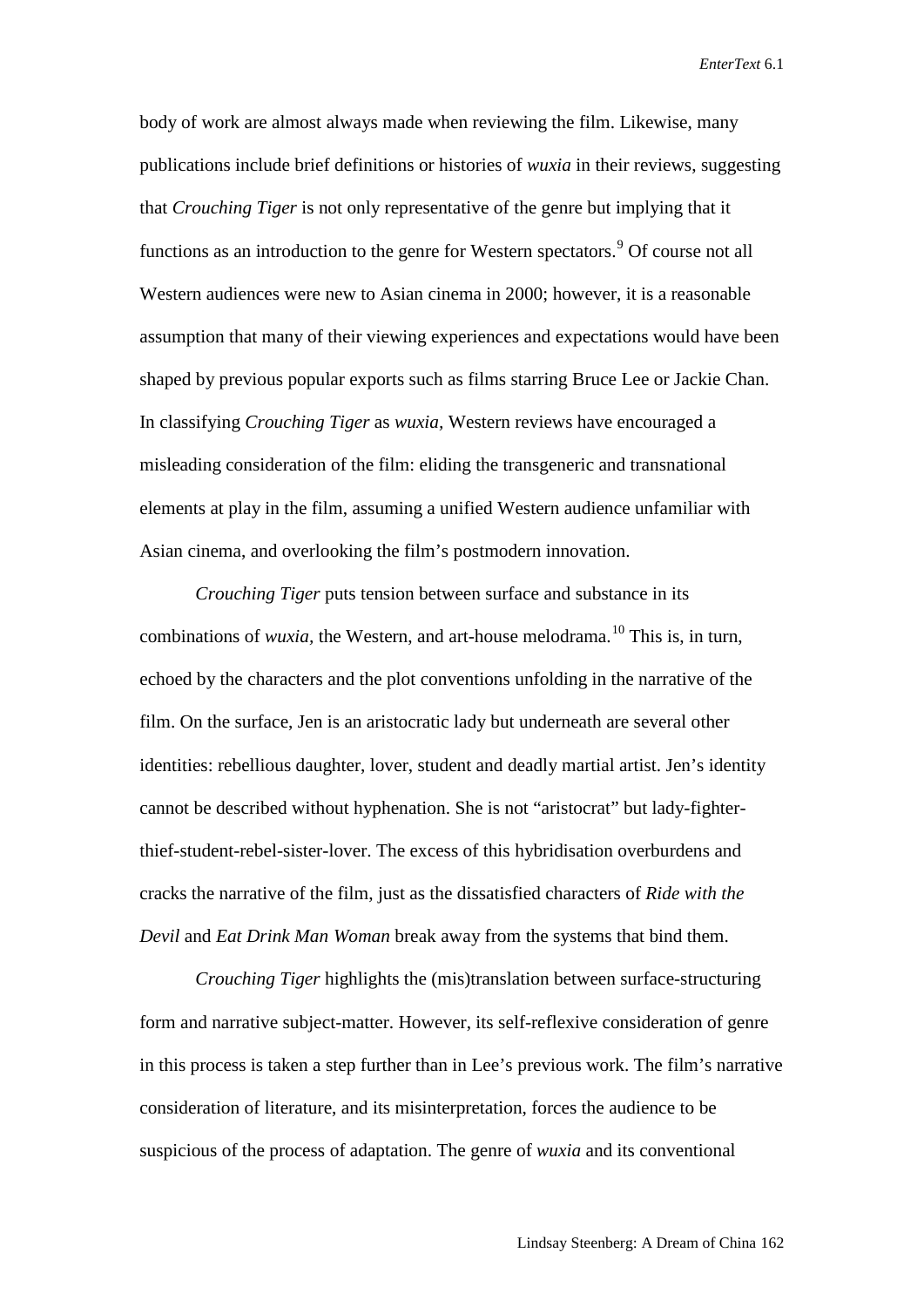setting of *Jianghu* are not only represented in the format of the film, but are debated and discussed by the characters. Jen claims that she was seduced by Jade Fox's (Zheng Pei-pei's) stories of *jianghu* adventures and tells Shu-lien that she wishes to be totally free like the characters of *wuxia*.<sup>[11](#page-22-7)</sup> Shu-lien corrects Jen's romantic view of the honourable underworld of *jianghu* by bringing her attention to the less exciting elements of it, such as repressive social rules similar to those of mainstream society and sub-par bathing arrangements. The reality of Shu-lien's frustrated relationship with Li Mu-bai also highlights the less than romantic situation beneath the glossy surface of the *Jianghu* lifestyle. The film comments on the seductive power of these *wuxia* images, and shows them to be inauthentic.

Leon Hunt proposes that the differences of opinion regarding *jianghu* held by Jen and Shu-lien are due to their embodiment of different martial arts genre conventions. Hunt views Shu-lien as representative of the patriarchal kung fu film: "She is smart but 'knows her place;' [she is] respectful of tradition and (male) heroic codes."[12](#page-22-8) Jen, on the other hand, is part of the swordplay genre, "defined by freedom and mobility, or at least a longing for them."<sup>[13](#page-22-9)</sup> These two opposing heroines (as representatives of genre ideals) fight visually for supremacy. However, an allegorical argument oversimplifies the relationship between the two women and their narrative roles. Likewise, such an argument de-emphasises the patriarchal ordering that is so much a part of both genres, despite their tradition of active women warriors, and downplays the innovation of *Crouching Tiger's* female characters. Shu-lien does not wholly accept the patriarchy of kung fu. She runs her own security company and is permitted a freedom of movement not only in the world of *jianghu* (where many marginalised people can be free of some of society's strictures), but also in more conventional social circles. Shu-lien's mobility is rarely seen in the genre. Similarly,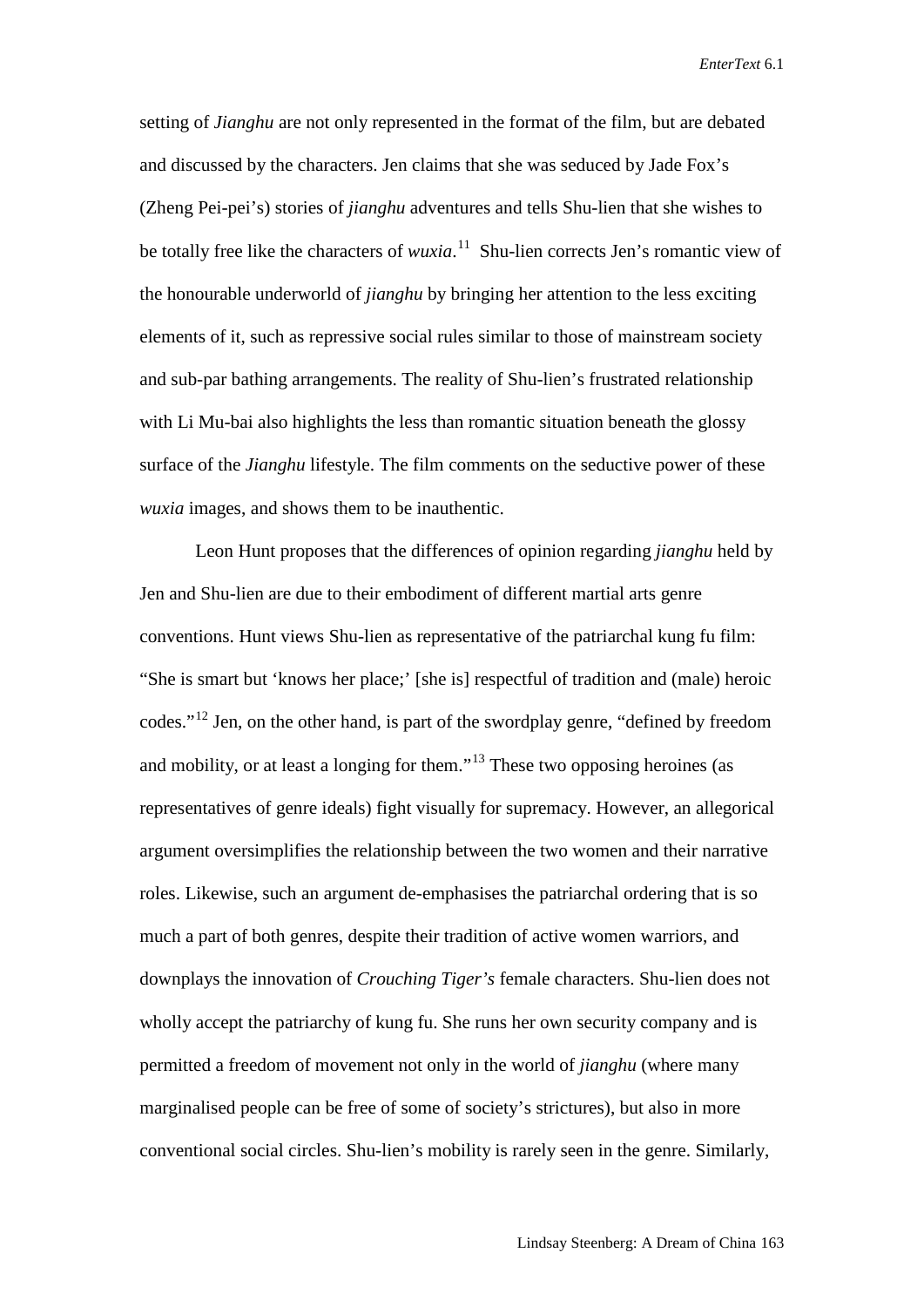Jen is something more than the "swordplay queen"<sup>[14](#page-22-10)</sup> that Hunt imagines her to be. Her uncontained anger and sexuality, her unwillingness to subscribe to any ordering system, and her ultimate refusal to belong to the diegetic world (by flying off the bridge at Wudang Mountain at the film's conclusion) contribute to a fracturing of the overall unity of the film. Shu-lien and Jen do have a close relationship to genre translation and interpretation, but theirs are roles which comment on and deconstruct rather than embody or allegorise.

The translation of literary tropes also has a much more spectacular and direct relationship to the fight sequences of the film. Fencing, we are told by Shu Lien, is very similar to calligraphy. It is this similarity which allows Shu Lien to see through Jen's aristocratic identity and recognise the martial artist and thief underneath. Jen's ability to read and write is not only a parallel to her prodigious martial artistry, it is also the means by which she learned Wudang's secrets. Jen's mentor, Jade Fox, was unable to read the Wudang manual she stole from Mu-bai's master, and so was only able to learn from the diagrams—from the surface images of the martial art. Her student, Jen, was able to interpret the deeper meaning of the text and her progress and skill are much greater than those of her mentor. Literacy, and the ability to understand the meaning beneath the surface of visual spectacle, is a primary thematic concern in *Crouching Tiger*. The relationship of literacy to fighting, skill and understanding is presented visually in the communicativeness of the fighting sequences. Only those who can read the fights properly truly understand their meaning and significance. Likewise, only the critical spectator can unmask the multiplicity of identities beneath a social and gendered surface.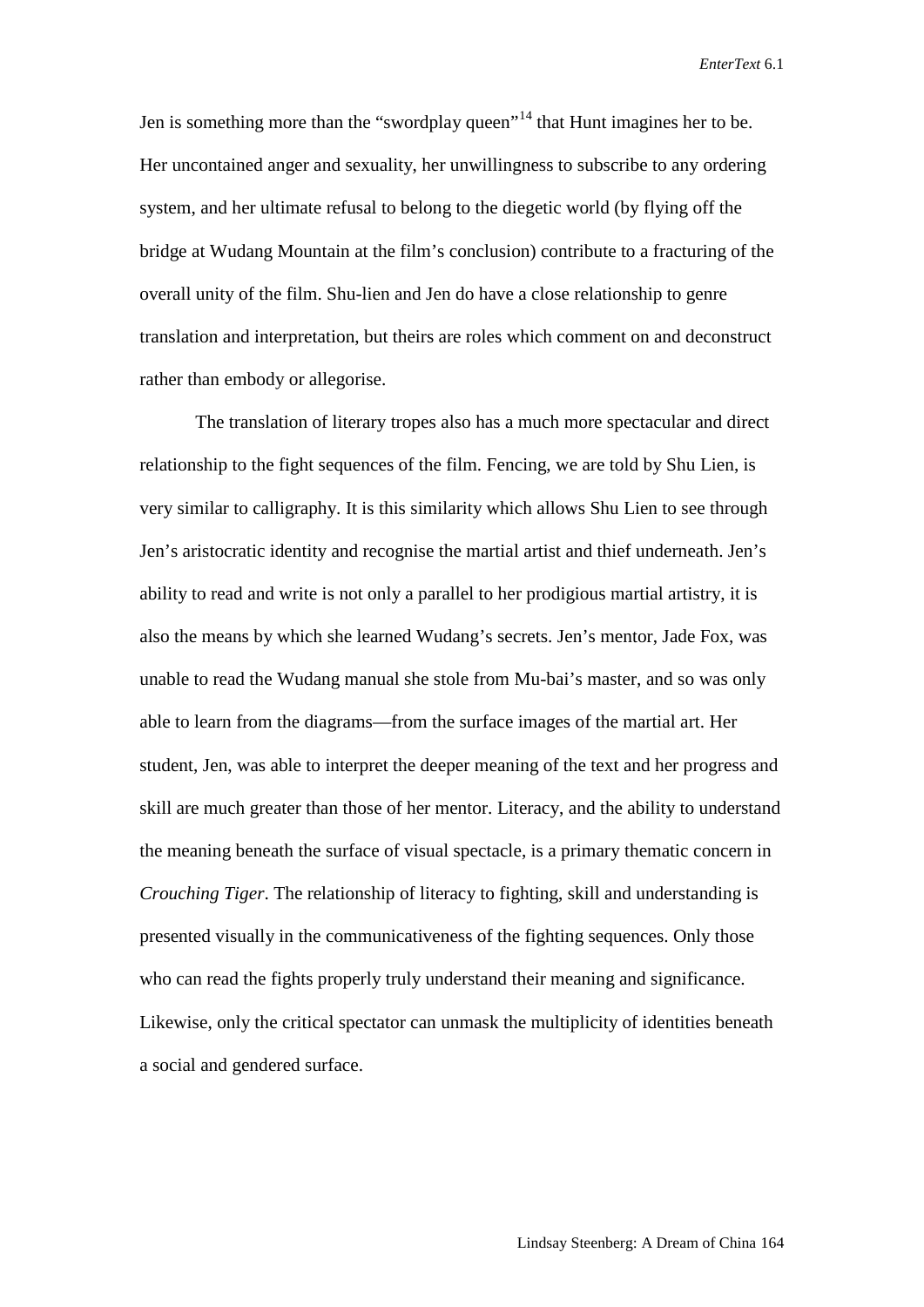#### **Time, Tradition and Place: an Excess of the Image of "China"**

Issues of translation, adaptation and surface readings can also be applied to a crosscultural reading of *Crouching Tiger.*[15](#page-22-11) Cultural theorist Rey Chow describes the ways in which the West has read, represented and studied the East, specifically China. She highlights a tension between those who eschew the analytic tools of the West in their study of Asia, and those (like herself) who are attempting to analyse the East with Western tools (in Chow's case, psychoanalysis). Chow believes that a hybrid model is the most appropriate because cross-pollination is impossible to avoid. I share Chow's assertion that the blurring of Western theory and Eastern subject matter is unavoidable and I approach the film with that in mind. In fact, this is an important part of the hybrid and subversive potential of a transnational film like *Crouching Tiger,* for Eastern and Western audiences alike. The genre overload created by the form and content of *Crouching Tiger* presents a space which contests and fractures unified nostalgic images of China, *wuxia* and Western action-film form by the very fact that it is all of these at once and because its narrative, its spectacle and its interpretation of warrior women challenge unified and stable notions of these throughout the film.

In terms of the Western reception and adaptation of Asia, Chow has pointed to the "othering" of China. Kwai-cheung Lo concludes that this "othering" gaze of the Western spectator erases all regional differences to create a (simulated and unified) pan-Chinese identity.[16](#page-22-12) Neither Chow nor Lo is referring, in this instance, to an outright Western racist view of Chinese culture but rather condemning the "positive, respectful, and admiring feelings for the 'other'… rooted in un-self-reflexive, culturally coded perspectives."[17](#page-22-13) This glorifying of the unified "Other"/China is a surface reading, which overvalues objects and sees Chinese history and nationality as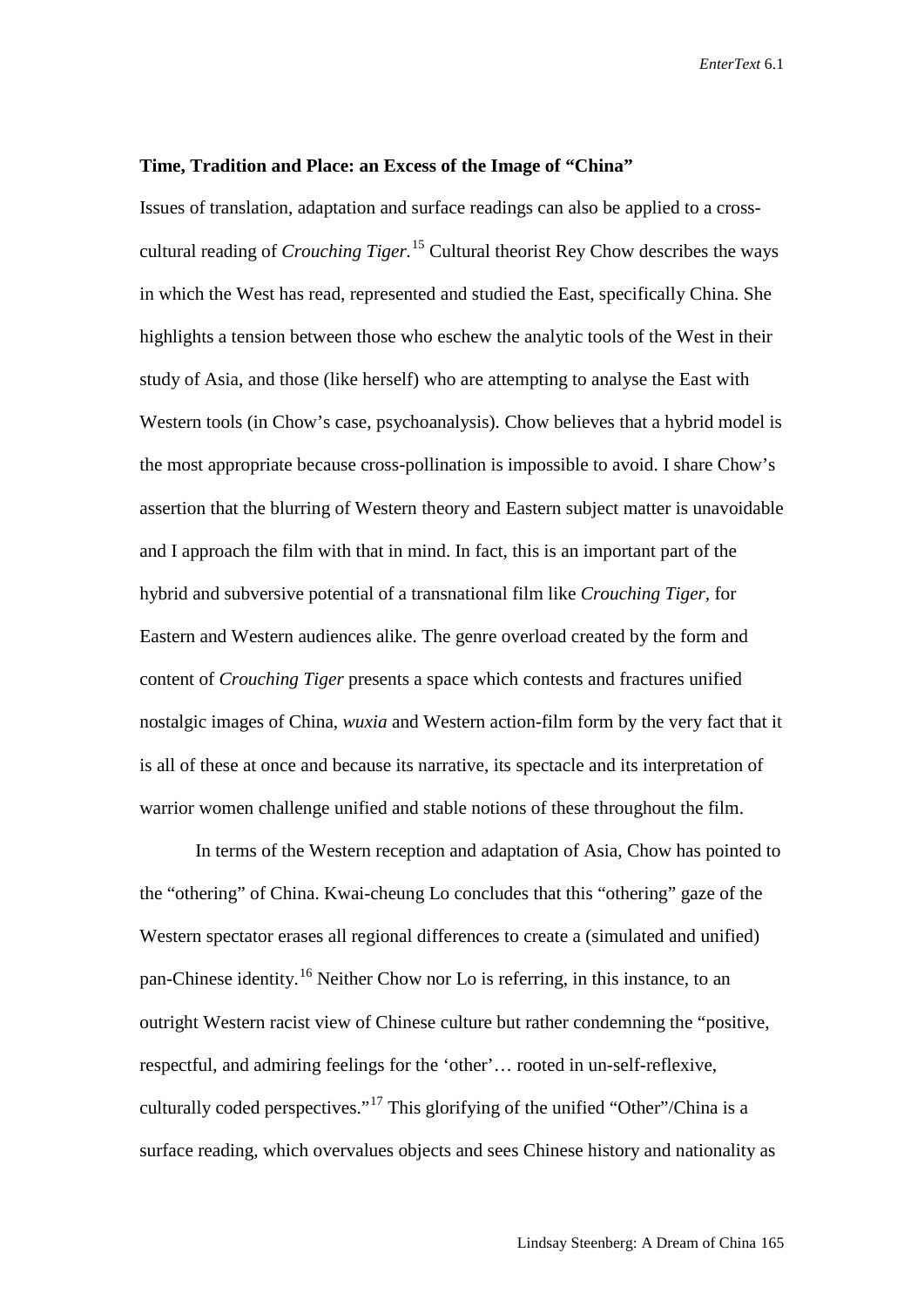offering unmitigated access to an ancient truth unavailable in the West. Chow uses the example of a Western reading of the spiritual principles of Taoism which ignores its Chinese historical context and its view of femininity as negativity and silence which "allows its coexistence and collaboration with Confucianism's misogyny."<sup>[18](#page-22-14)</sup> A *yin/yang* symbol is not interchangeable with Eastern spirituality, just as an expertly presented drop kick cannot give audiences an experience of timeless wisdom or honour. Cinematic images of China as presented in the *wuxia* genre film are extremely vulnerable to this cross-cultural overvaluing of surface readings and objects due to their visual and spectacular natures.

This superficial reading can be found in assigning *Crouching Tiger* the label of swordplay/kung fu film. In a categorisation such as this, the iconography of the film takes precedence over all other elements. The fantastic sword or the masked vigilante comes reductively to signify "swordplay" as well as China. The metonymical function of *wuxia* iconography places it within the category which Fredric Jameson has called the "nostalgia film… or *la mode retro*."[19](#page-22-15) Jameson's model of the nostalgia film describes Lee's film given its elegiac remembering of childhood genres, objects and settings. The nostalgia and pastiche of *Crouching Tiger*  is akin to many other contemporary postmodern action films, among them *Charlie's Angels* and *Kill Bill, Vols. 1 and 2* (Quentin Tarantino, USA, 2003, 2004). These films summon up the iconography and cinematic styling of past genres, Eastern and Western, the difference being that these processes are more transparent in *Charlie's Angels* and *Kill Bill* to a Western audience who may be familiar with more of the genres and sequences being quoted. Without the frequent costume changes of *Charlie's Angels* and *Kill Bill,* the pastiche in *Crouching Tiger* is less easy to spot,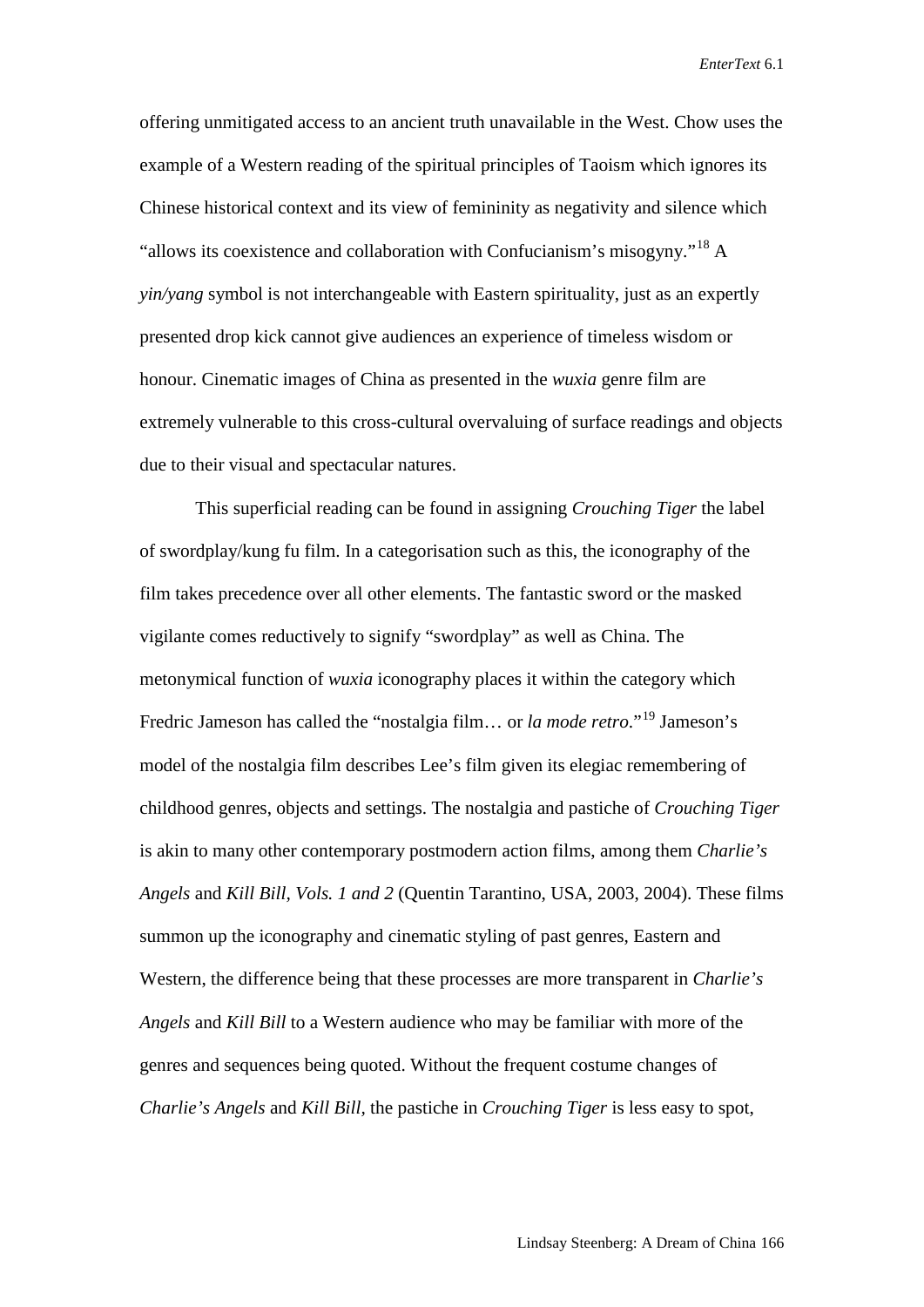although certainly no less important an element of the text. Like other nostalgia films identified by Jameson, *Crouching Tiger*

> restructure[s] the whole issue of pastiche and project[s] it onto a collective and social level, where the desperate attempt to appropriate a missing past is now refracted through the iron law of fashion change and the emergent ideology of the generation. $^{20}$  $^{20}$  $^{20}$

As stated in this article's epigraph, the film recalls memories of a mythic Chinese past as presented through the stories of childhood. The nostalgia in the film is not for China or the *wuxia* genre itself, but for an experience of both in combination, and this is expressed through the film and by the characters directly. Jen longs not for the realities of *jianghu,* but for her experience of that place through childhood adventure stories. *Crouching Tiger*'s status as a transnational hybrid object representing the Eastern past to a Western audience shifts Jameson's definition from the "emergent ideology of the generation" to the supposed ideology of a nation, China. Lee's nostalgia for a combination of history and genre runs into problems in the translation, where Western readings can conflate and confuse the surface of place, history and genre. In such a case, nostalgia becomes not only a process of appropriating a lost history, but rather an appropriation of the iconography of another culture.

The film is open to criticism from theorists such as Chow for just such a spectacular presentation of China, Chinese iconography and Chinese history. According to Chow, China can be fetishised as representative of a spiritual spectacle or a tradition existing outside time, thereby offering greater access to truths seemingly forgotten in Western modernity. In this way, China becomes a fetishised "Other" and, in some respects, functions as if it were a genre itself. "China" becomes generic shorthand for a timeless spiritual place where warriors can fly and enlightenment is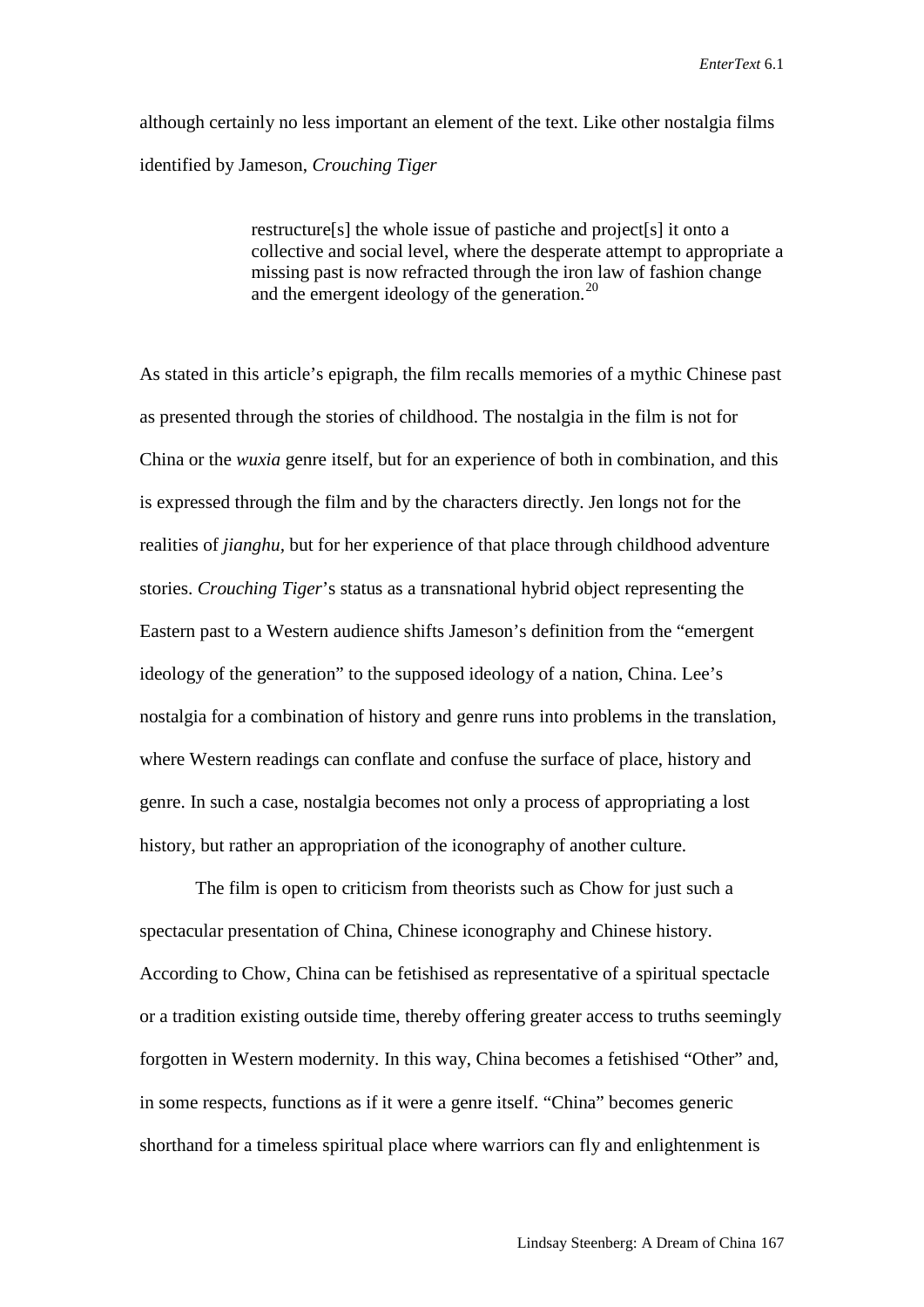attainable through violence. Just as Jen is seduced by Jade Fox's tales of the *jianghu*  underworld, the Western spectator is seduced by the symbols of *wuxia/*China and their illusion of unity.

This seduction, however, is incomplete and in those moments where the film departs from *wuxia,* the spectator's gaze is disrupted. This is most significantly accomplished by the characterisation and function of *Crouching Tiger's* nontraditional warrior women. Petulant and playful Jen is very different from Yang Huichin (Xu Feng) in King Hu's classic *A Touch of Zen* (Taiwan, 1969). Hui-chin's martial adventures begin because of injustice and corruption beyond her control, whereas Jen has engineered her situation by stealing the Great Destiny sword. The women of *Crouching Tiger* are permitted agency and self-awareness to a much greater extent than their earlier *wuxia* counterparts.

**Fighting the "Deadly China Doll" Syndrome: "Excesses of Womanhood"**[21](#page-22-17) Lo's analysis of the female martial artist considers that the popularity of the Asian warrior woman in Hollywood may come at the cost of the feminisation of the Asian man.<sup>[22](#page-22-18)</sup> The feminising of China itself and the crisis of Chinese masculinity in crosscultural interpretations is also a matter of concern to Hunt, Anne Ciecko and Rey Chow, among others. Piling signifiers of femininity onto those characters who are marked as "Other" by their ethnicity distances them further from the power of virile white masculinity. As examples, all of these theorists emphasise the lack of love interests for Asian men in action films produced for Western release. Ciecko, commenting on the Hollywood films of John Woo, describes this trend in terms of genre: "By rendering his star sexually unthreatening and literally 'generic' and even parodic, Woo enables Western audience identification... that elides race."<sup>[23](#page-22-19)</sup> Ciecko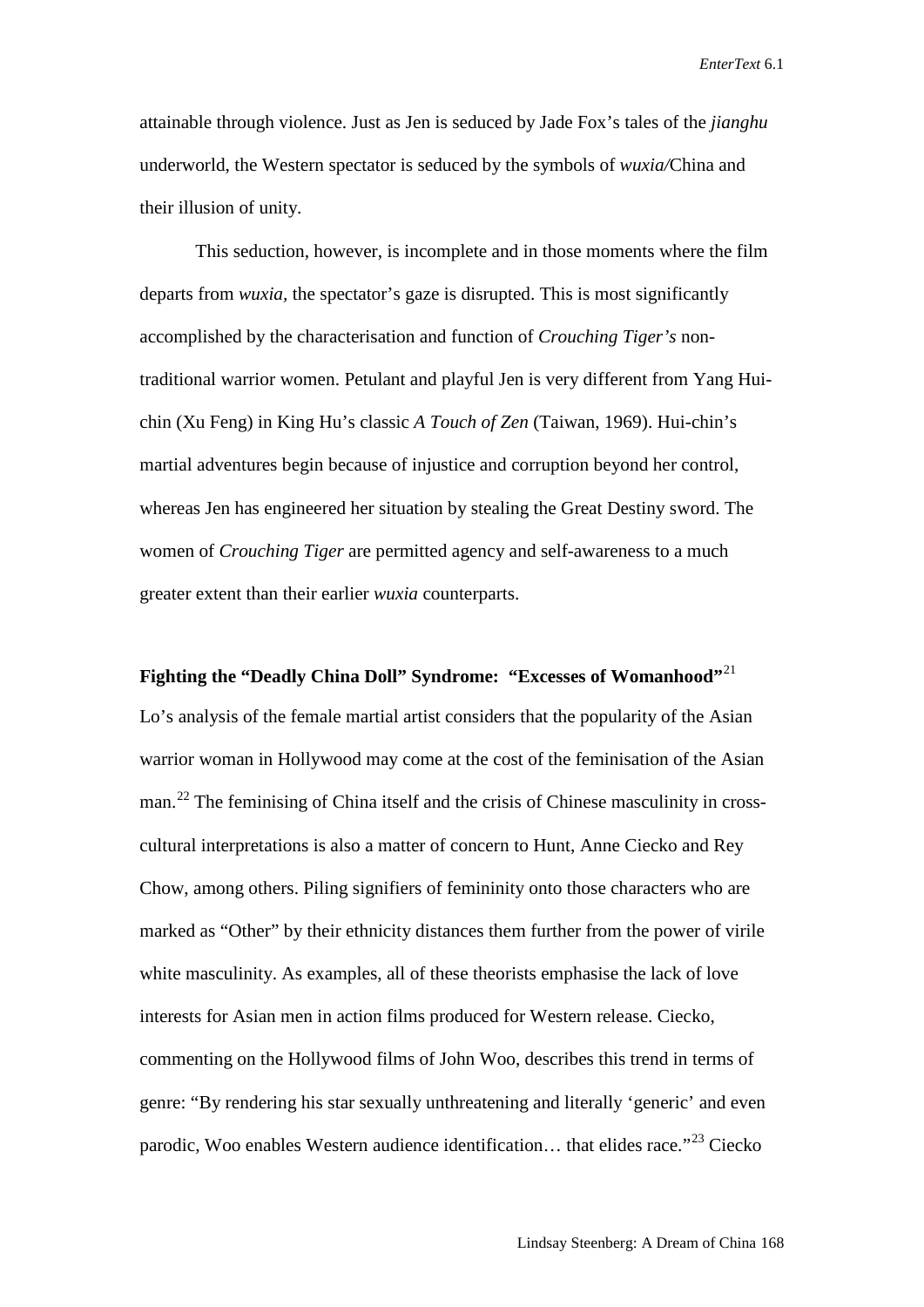concludes that this removal of the Asian man's sexuality allows the "white, male, young"[24](#page-22-20) audiences of the West to accept the Asian action hero more readily, since they do not need to be threatened by his sexuality. This is not exclusive to the films of John Woo, as can be seen in the chaste Western crossover films of stars such as Bruce Lee in *Enter the Dragon* (Robert Clouse, Hong Kong/USA, 1973)*,* Chow Yun-fat in *The Replacement Killers* (Antoine Fuqua, USA, 1998) and Jet Li in *Kiss of the Dragon* (Chris Nahon, France/USA, 2001).

Drawing on the theoretical work of Julia Kristeva, Chow draws attention to the ways in which Western representations feminise the Asian "Other." She describes the "othering"/feminising process as being part of an exchange of looks which puts China in the position traditionally occupied by the objectified woman within the classical Hollywood cinematic apparatus. Chow points to the problems in Kristeva's arguments, primarily their reinforcement of the notion of China as "absolutely 'other' and unknowable; $"^{25}$  $"^{25}$  $"^{25}$  she concludes that "[t]he seductiveness of this metaphysics of feminising the other (culture) cannot be overstated."[26](#page-22-22) *Crouching Tiger* resists this feminising or asexual representation of Chinese men in its unflinching presentation of Chinese men as complex sexual and romantic subjects. First, there is the relationship between the desert bandit, Lo, and the swordswoman, Jen. Lo and Jen's relationship is revealed in flashback and introduced by a lengthy fight sequence. This fight sequence not only provides part of Jen's history, but shows that she and Lo are equals, as signified by their matched martial skills. Lo is not an androgynous fighter, feminised by his lack of complex adult sexuality as in Chow's worst-case scenarios. While Lo's martial skills are indeed formidable, it is his role as Jen's lover that is the most significant in the film. Lo is the only character in the film truly to come close to understanding Jen's insatiable anger. He alone understands and respects her intense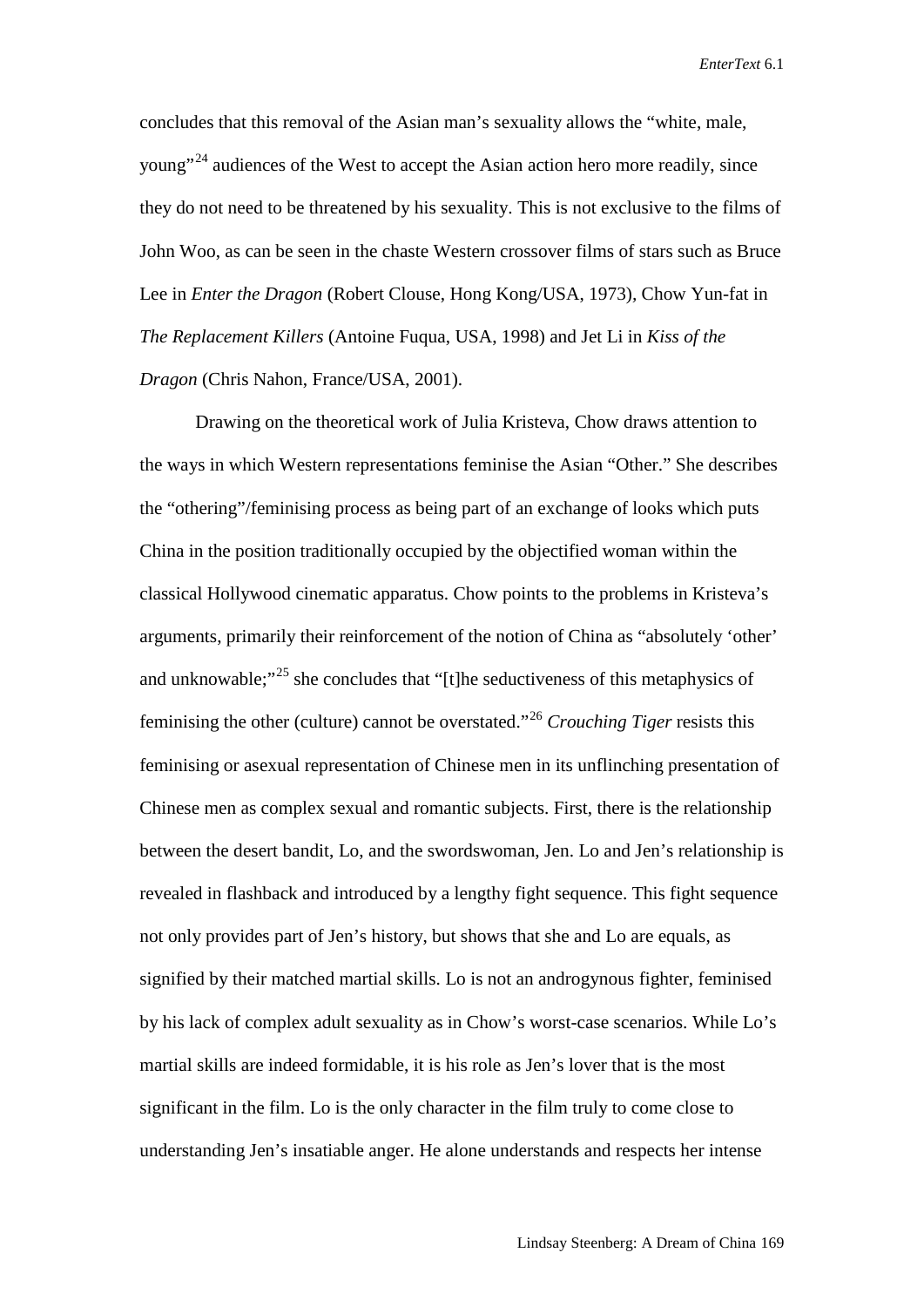need for freedom. Mu Bai is similarly represented as an unrequited lover, whose sense of honour will not allow the consummation of his relationship with Shu Lien. Mu Bai and Shu Lien's frustrated love affair is presented as the central tragedy of the film. These two worthy members of *jianghu* are presented as fighting alongside one another, as an equal partnership. Lo and Mu Bai's equal partnerships with women and roles as lovers defy the typical asexual portrayal of Chinese masculinity described by Kristeva and Chow.[27](#page-22-23)

*Crouching Tiger'*s representations of Asian womanhood also resist the "othering" and "feminising" of Chinese cultures by Western spectators and cinematic practices. These women, through their violence and their central position in the narrative, fracture gender binaries that would divide East and West, active and passive, self and other, masculine and feminine. Hunt worries that "[t]he Chinese action heroine is… vulnerable when crossing cultural and geographic boundaries; specifically to what I shall call 'Deadly China Doll' syndrome."<sup>[28](#page-22-24)</sup> He claims that the woman warrior can, too, often "be appropriated as exotic fetish in the Western Orientalist imaginary."[29](#page-22-25) The deadly China doll is endowed by the western spectator not only with martial ability, but with an "excess of womanhood."<sup>[30](#page-22-26)</sup> According to Hunt, these excesses are located in the female characters' appearance and their combination of martial violence with passive and demure mannerisms. Not only are *Crouching Tiger*'s female characters far from passive, they also blur the boundaries of masculine/feminine and active/passive through their assumption of central narrative roles. While one can only speculate as to why a Western spectator might fetishise an Asian cinematic character, this much is certain: as complex central subjects, Shu Lien and Jen are much more than deadly beauties.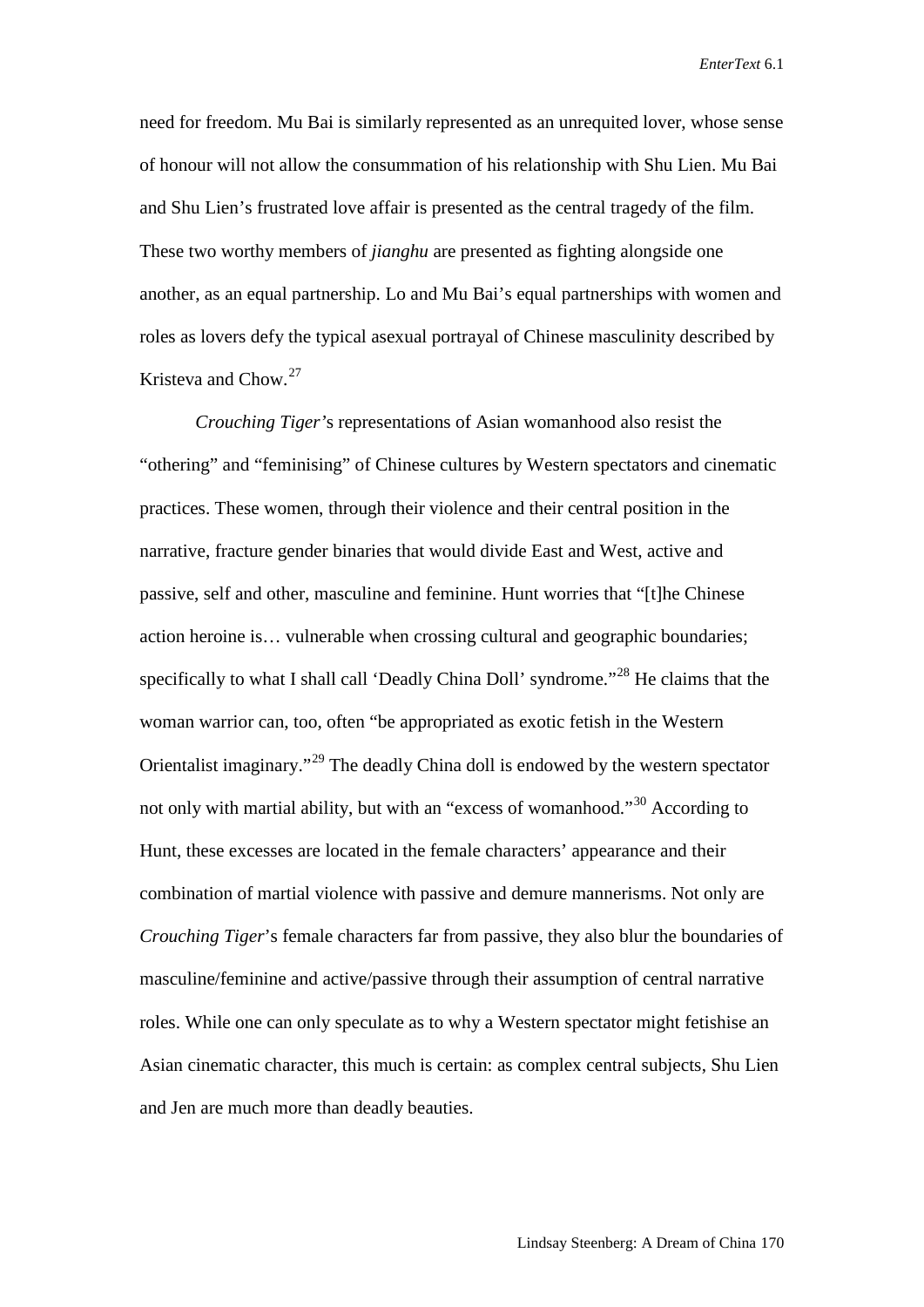Like other transnational and postmodern action films, *Crouching Tiger* also brings self-reflexive attention to the processes of objectification. However, where *Charlie's Angels* uses an exaggeration of femininity as a route to subversion, *Crouching Tiger*'s characters demand self-conscious questions about objectification directly.[31](#page-22-27) *Charlie's Angels* features a sequence in which the Angels go undercover in a massage parlour called Madame Wong's House of Blossoms. This sequence plays on the Deadly China doll syndrome, exaggerating exploitative and fetishised images of Asian womanhood. While the song "Turning Japanese" plays, the Angels romp about in stylised and revealing versions of Chinese dress, complete with black wigs and extra eyeliner. By overloading the Angel's bodies (only one of whom is Asian) with signifiers of femininity (and "Asian-ness") the film draws the spectator's attention to the stereotypical and artificial nature of these signifiers. Using a similarly self-reflexive strategy, *Crouching Tiger* places demands on its spectators by having Jen ask Mu-bai the extremely direct question, "Did you come here for the sword or for me?" The boldness of this question and the gesture by which she almost seems to offer her body, certainly breaks with *wuxia* conventions.[32](#page-22-28) However, this question does more than break convention or taboo; it is arguably aimed at the spectator: "did you come to the cinema for the kung fu or to see a beautiful young Asian girl? Or, perhaps, for you, one spectacle relies on the other?" This singular moment not only draws attention to the fetishisation of women and of Asia but, likewise, to the distinct combination of both that formulates the Deadly China Doll.

The women of *Crouching Tiger* not only resist fetishisation, but also each attempts to create breaks in the patriarchal system in a different way. The strange and tragic history of Jade Fox, Jen's mentor and the film's villain, is presented with melodramatic exaggerations of sentimentality, unlikely reversals and elements of a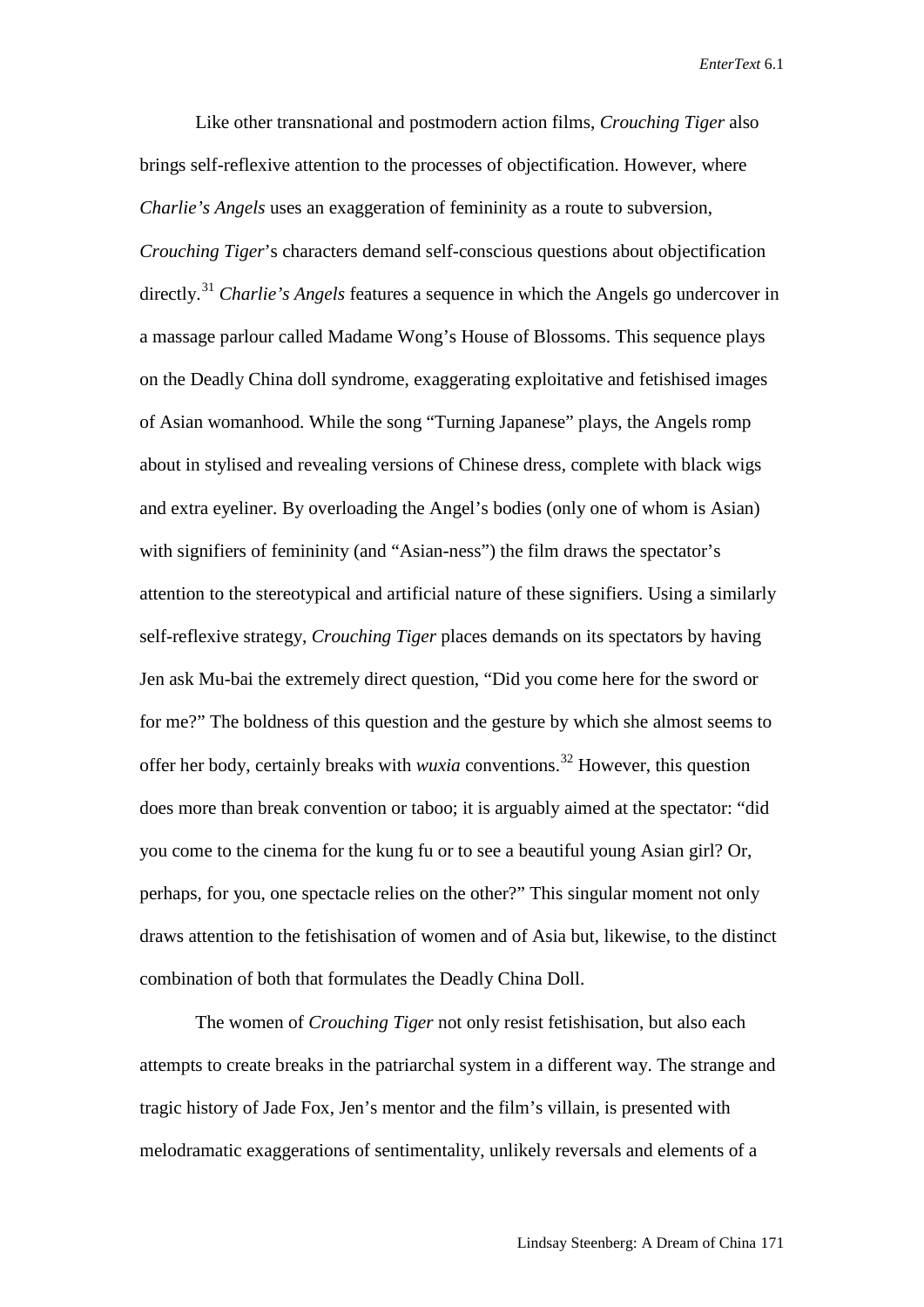revenge story structure. Jade Fox murdered Li Mu-bai's master because he would sleep with her but not teach her. She is angry at a system which provides Mu-bai with his martial expertise but would deny her instruction because of her gender. She steals the *Wudang* manual, learns from its diagrams and passes her knowledge on to her aristocratic charge, Jen. Jade Fox, played by former swordplay star Zheng Pei-Pei, violently attacks the patriarchal order which denies her education: she poisons her *Wudang* lover and lives as part of the *jianghu* underworld. Jade Fox's attempt to fight free of patriarchy is the least successful of all the women in the film, as she is betrayed not only by the men who would take advantage of her and refuse to teach her, but by her own student. A future in which she and Jen are truly free of male strictures is denied to her not only by men, but by Jen herself.

Hunt describes Shu-lien as bound by patriarchal tradition, as speaking for a masculine-centred version of kung fu genre cinema, but Shu-lien's character—and her relationship to genre and structure within the film—is more complex than that of mere spokeswoman. She is not bound by the role of love interest or sidekick to the action hero. Shu-lien is an active agent in the diegetic world set up by the film. She is a professional, contributing member of society, well respected by her peers. She is also one of the few characters of the film, male or female, who successfully operates in both *jianghu* and mainstream, legal society. Her hybrid nature as a bridge between these two worlds allows her a unique opportunity to comment on the limits and borders of each category. She also embodies an "intermediate" class in the film, as she does not share in Jen's aristocratic privilege (or strictures) and is still distanced from the illiterate world of Jade Fox or the police detective and his daughter. Shu-lien comments on the gritty day-to-day aspects of *jianghu* while other characters romanticise it as a place of freedom and swordplay. She also cautions Mu-bai that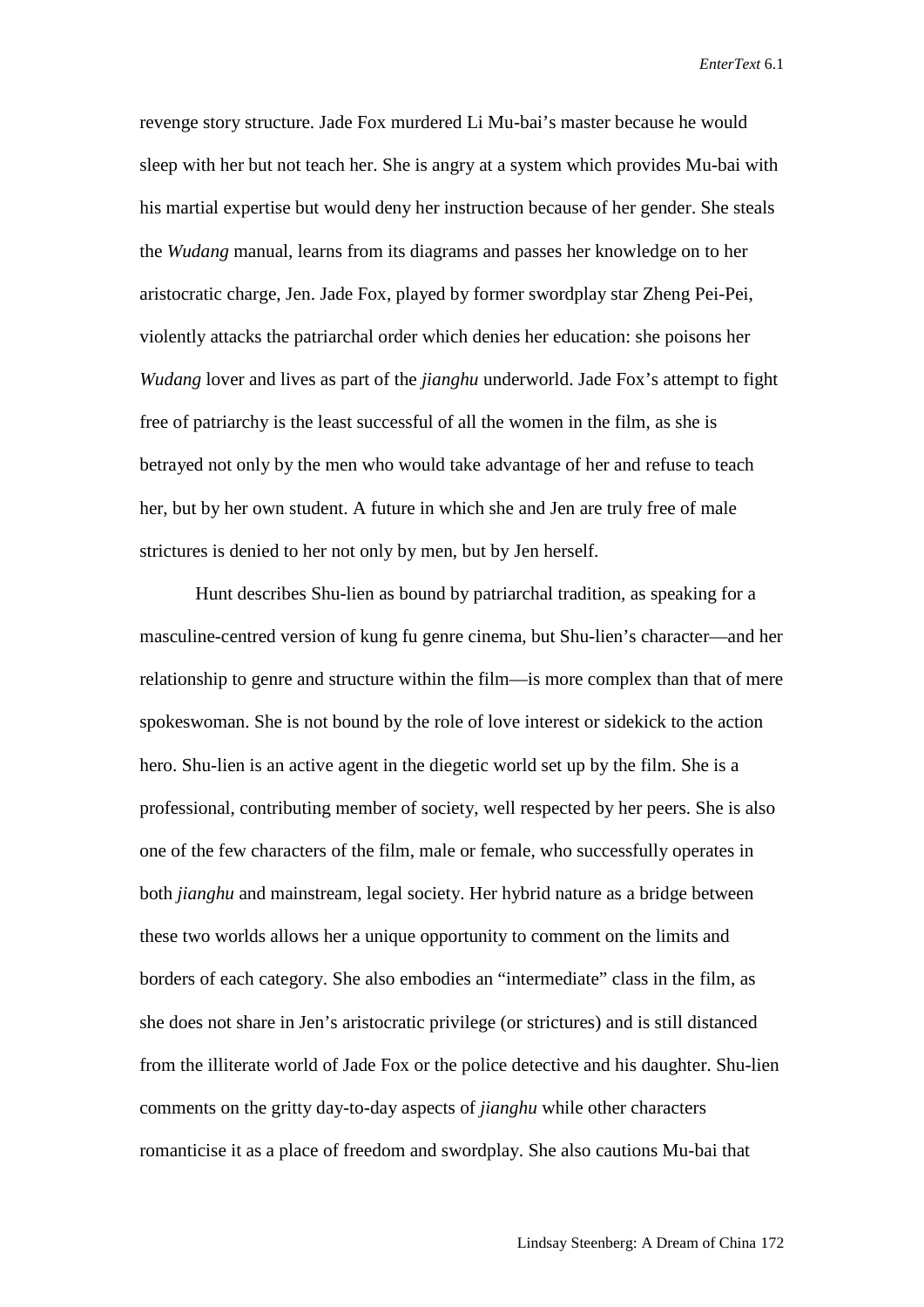Jen's world of the aristocracy has different rules from theirs. This is reinforced by the hierarchal privileges afforded to Jen by her Manchurian identity. Shu Lien demonstrates an awareness of the differences separating her from Jen on the social ladder.

Upper-class Jen is at the centre of the film. All conflict is because of her, whether from her theft of the Green Destiny sword, her flight from her marriage or her refusal to become Mu Bai's student. Jen is angry at the systems which attempt to confine her—be they the underworld of *jianghu,* the school of Wudang, or the upper world of the aristocracy. She is unfocused and irrational, with unclear motivations. The only consistency in Jen's character is her rejection of patriarchal rules. This rejection is absolute. Mu-bai claims that this obstinacy and unwillingness to be trained will result in her becoming a "poisoned dragon." It is unsurprising that Jen would be suspicious of Mu-bai's offer given her knowledge of Jade Fox's experience with *Wudang*. The generic conventions of *wuxia* dictate that the central character, in this case Jen, should be taken in hand by a wiser representative of the old order. Through their collaboration, a new order can be formed or the old order reformed. However, Jen refuses any kind of order, new or old.

Jen also rejects one of the most standard tropes of narrative cinema: the convention which would see her fixed as part of a happy or tragic heterosexual couple. While Jen's sexuality is explored, she will not leave one marriage for another, refusing Lo, whom she loves. Instead she refuses marriage altogether, violently fighting containment by any ordering system. Jen fights Mu-bai, Shu-lien, Lo and an entire restaurant full of gang members. She attacks those who would harm her or help her indiscriminately and she delights in the power and movement that her fighting affords her. Jen's fate at the conclusion of the film is her most enigmatic refusal to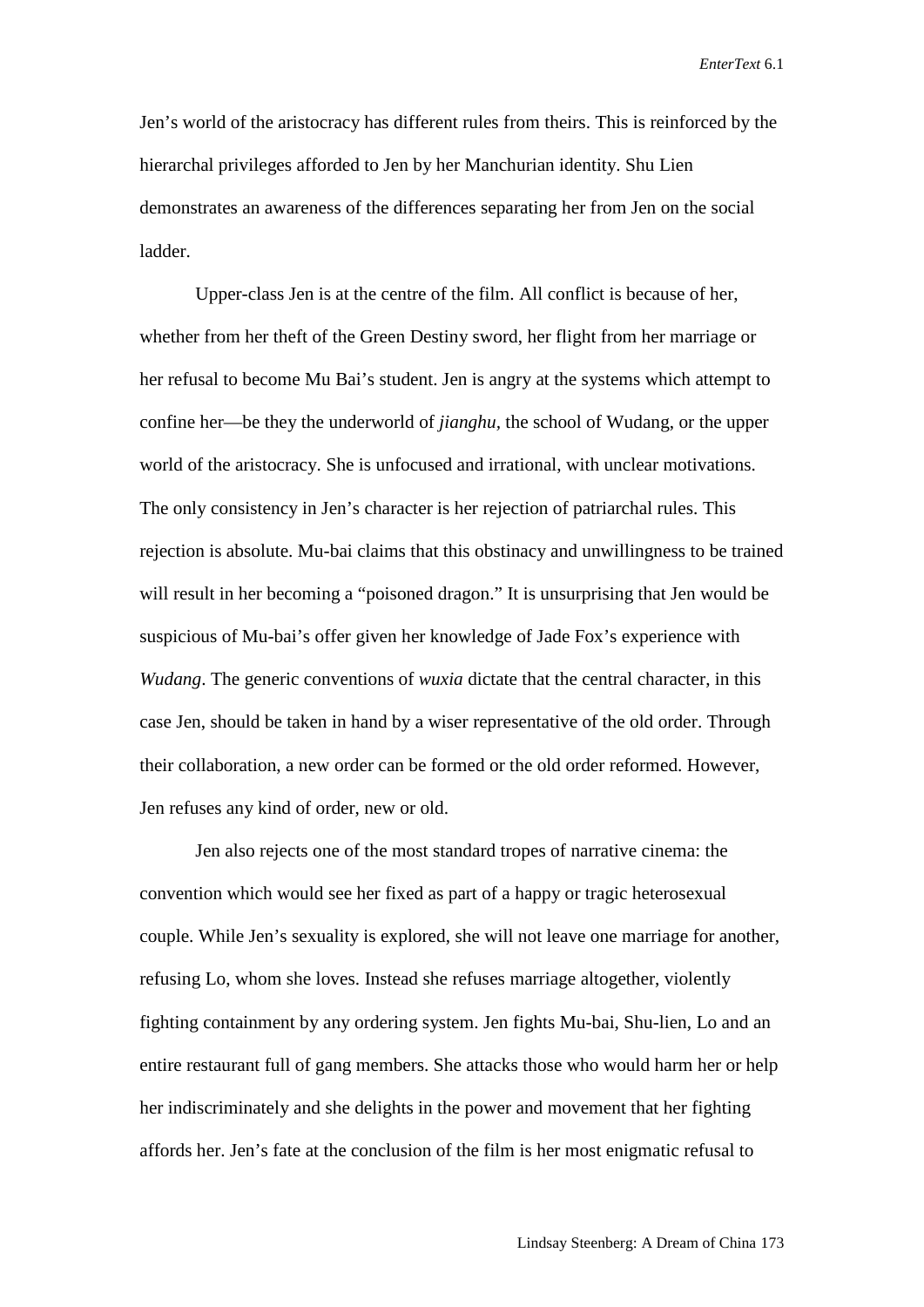obey the rules. During the desert flashback sequence, Lo tells the story of a young man who wished for the health of his parents and so jumped from the mountaintop where he floated away, content in the knowledge that his wish had been fulfilled. At the ending of the film, with Mu-bai and Jade Fox dead, Jen throws herself off the top of Wudang Mountain. Her wish and her fate are left ambiguous. Did she wish to restore Mu-bai to life, in order for him to happily marry Shu-lien and teach her Wudang secrets? Did she wish to return to the hedonism of the desert with Lo? Or did she wish for her teacher, Jade Fox to return to life? Given the fractured nature of Jen's identity over the course of the film and her inexplicable violence, the spectator is at a loss to assume that any outcome is more probable than another.

Jen's jump from Wudang mountain is her final refusal to be considered under genre or gender tropes. A happy ending would have lives restored and marriages performed; a tragic ending would see Jen learning her lesson only for it to come too late. Neither happens. Jen takes herself out of the system and leaves it in pieces behind her. She leaves Lo and the spectator to attempt to assemble meaning under the surface of her final fall/flight. Hunt sees Jen's final gesture as choosing to

> remain in flight, resist a fixed identity or space, not fitting neatly here or there. Here, perhaps, is both the fate and the romance of the *wuxia* heroine. She can fly, she can even soar, but she can never really afford to land.<sup>[33](#page-22-29)</sup>

Hunt's elegiac reading of Jen's flight at the end is complicated when the film is considered not as a "pure" example of the *wuxia* genre, but as a transnational hybrid. In such a light, Jen's narrative drive to resist landing is because she knows that landing will force her to live by the rules.

In order to understand the role of women warriors as disruptive forces in *Crouching Tiger*, I will offer a close analysis of two hand-to-hand battles. These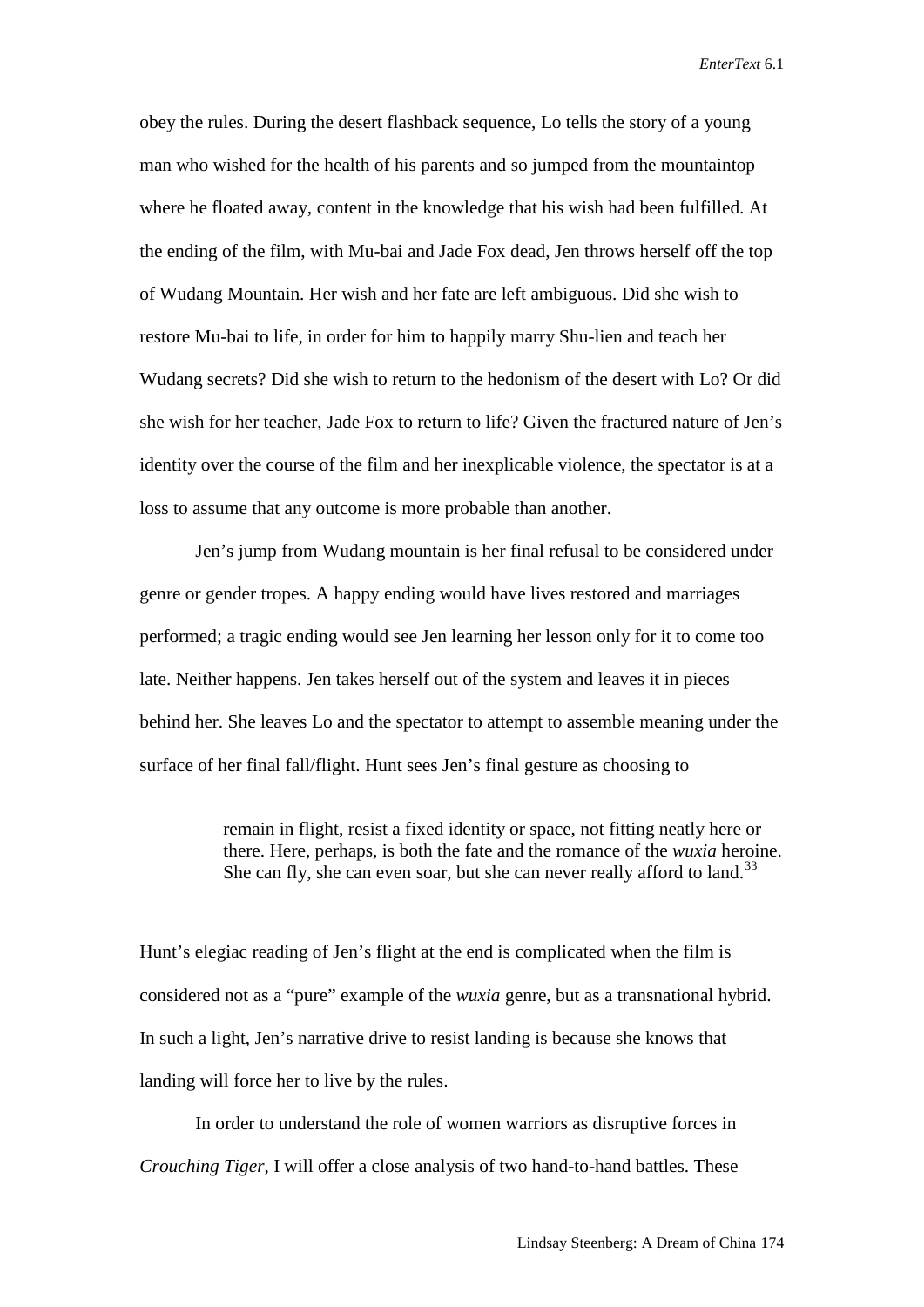fights are the film's most spectacular sequences, in terms of mise-en-scène and cinematography and also in terms of fight choreography. One is the showdown between Jen and Shu-lien in the training compound, and the other is the fight that immediately follows between Mu-bai and Jen in the tree-tops of the bamboo forest. The former is between Jen and her potential role-model and the latter between Jen and her potential teacher. Despite her obvious affection for Shu-lien and her reverence for Mu-bai's martial accomplishments, Jen violently resists their influence. It is clear from these battles that Jen *enjoys* fighting Shu-lien and Mu-bai. Over the course of the film, Jen repeatedly shows a (socially) disturbing delight in her martial power.

The first fight takes place in the training grounds of Shu-lien's headquarters. The stage is set, complete with a central ring and a variety of weaponry positioned along the periphery. Jen is armed with Mu-bai's sword, and it is her possession of his sword which begins the violence: "That is Li Mu-bai's sword. Don't touch it," orders Shu Lien. The relationship of the two women to Mu-bai and to one another is complicated by the Green Destiny sword. Shu-lien's wish is to return the sword to Mu-bai, whereas Jen's desire is for the phallic power it provides. For Shu-lien, the sword represents reunion with Mu-bai, perhaps in the formation of a heterosexual couple, yet for Jen the sword represents freedom from the strict aristocratic life she has led, and the power she desires. By extension, the destructive potential of the weapon provides an interesting way to look at both characters' relationship to violence. On the one hand, Shu-lien uses the sword, and violence in general, as a means to earn a living and to gain acceptance in Mu-bai's world of *jianghu*; whereas, Jen's martial violence is an extension of her all-consuming and destructive desire to be free. This opposition is played out in this sequence at Shu-lien's house.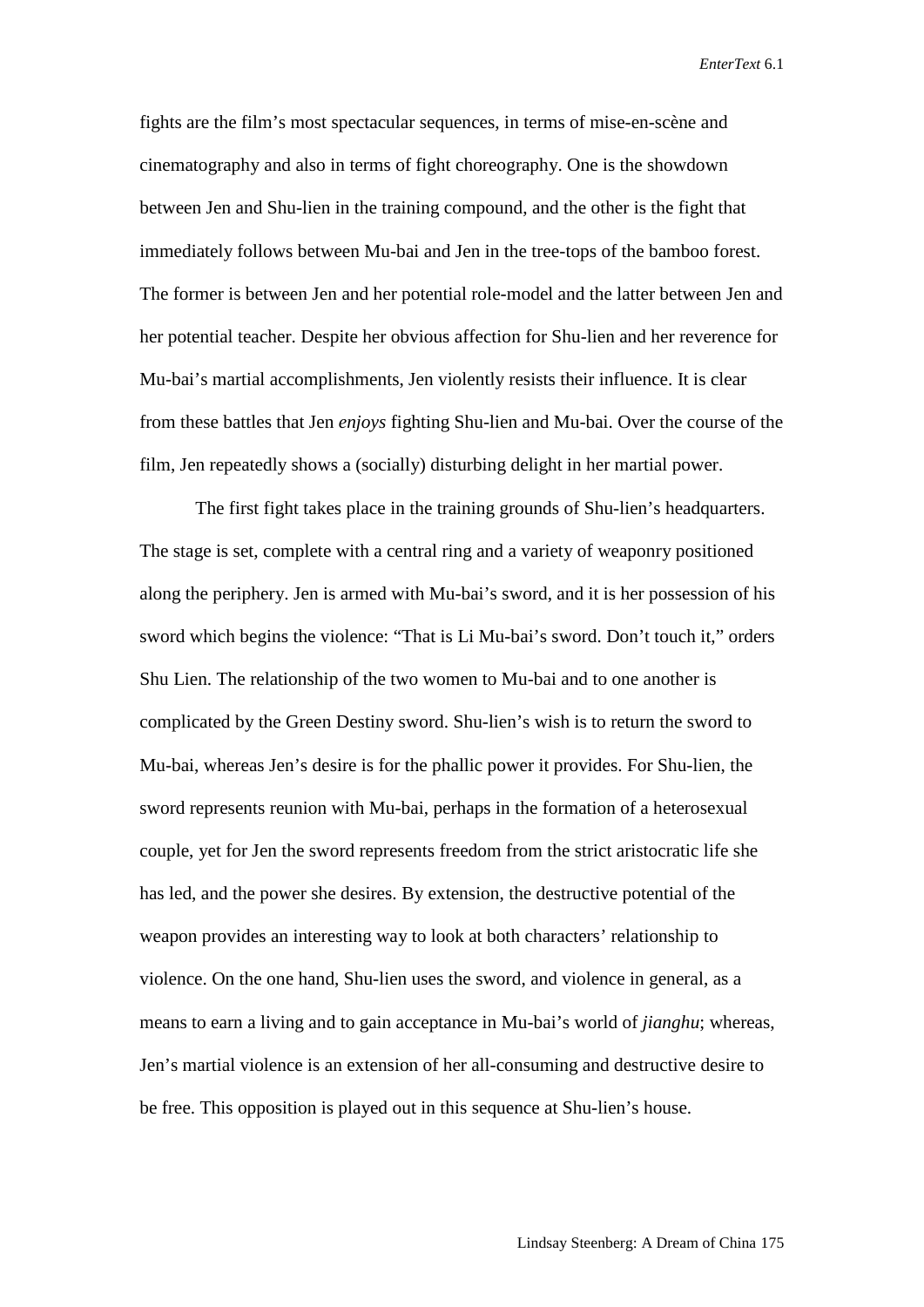During her fight with Jen, Shu-lien uses every weapon at her disposal in the training grounds. All of them fail under Jen's command of the Green Destiny and Shu-lien is wounded at the close of the sequence. Shu-lien's arm wound is one of the very few instances where blood is shown in the film. In other instances, the shots of blood are simultaneous with death, for example the head wound inflicted on the police detective. Given the rarity of blood, especially considering the amount of time the film spends in representing violent encounters, it bears noting. The wounding of Shulien ends her fighting role in the film and begins her position as mourning lover. She is narratively castrated, denied further kinetic power or an active role in the conclusion of the film. Jen's wounding of her has transformed her spectacle from one of violence to one of sentiment. Once Jen has dealt with the threat posed by Shu-lien she has Mu-bai's undivided attention and she can work out her rebellious issues with him directly.

Jen struggles against Mu-bai, her only martial superior in the film. During her fight with him in the bamboo forest, the camera punctuates the flashes of swordplay with moments of slow-motion close-ups and long-shots of characters flying through the trees. Mu-bai and Jen, both clad in flowing white robes, balance on the treetops. Where Jen's wounding of Shu-lien has communicated a rejection of her example during the previous battle, the ethereal quality of the fight between Jen and Mu-bai highlights the high stakes of the fight and its psychological ramifications. The shots in this sequence are, on average, longer than in previous fights, and with the addition of wirework, give a preternatural quality to the exchange.

As Mu-bai's economical movements become slower, Jen's movements become less graceful and more agitated. She falls from the treetops on several occasions. She is losing the battle. The two finally set down on a rock overlooking a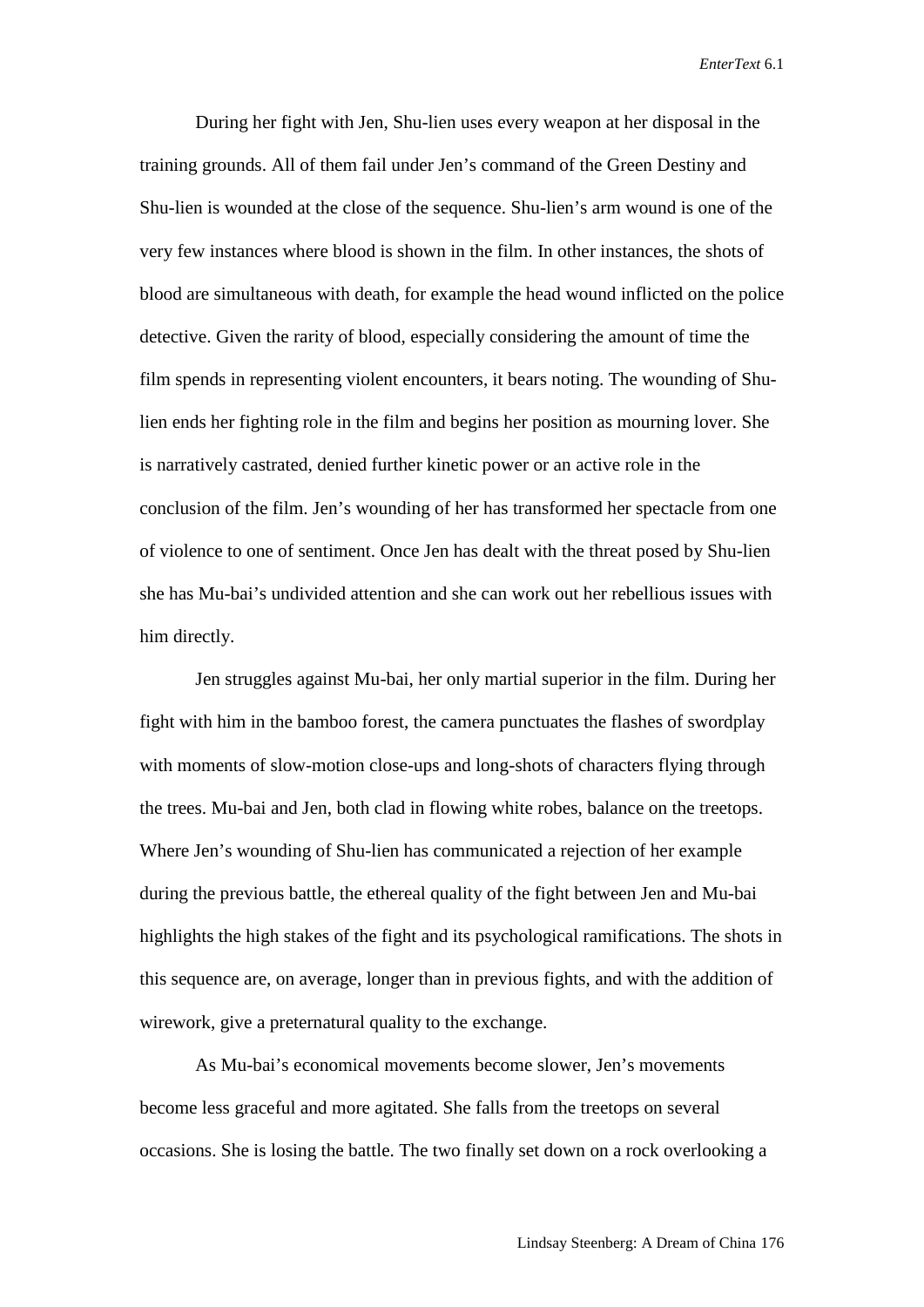river. Jen agrees to become Mu-bai's student if he can take the Green Destiny from her in three moves. He does so in one. However, when Jen refuses to kneel before her new master the generic resolution dictated by either *wuxia* or melodrama is frustrated. Jen is robbed of her phallic power, but refuses to accept her position as subordinate to it. Jen's refusals lead to Mu-bai and Jade Fox's deaths, and to her ultimate release from the system of genre and patriarchy.

### **"I am the Invincible Sword Goddess:" the Excesses of Martial Arts**

The women warriors of *Crouching Tiger* and the spectacles they command represent a key trend in action heroines of recent popular cinema: a scavenging of Asian action tropes into Western action cinema and a new kind of violent gendered spectacle. The warrior woman in recent cinema is a seasoned professional whose use of violence is never accidental and rarely defensive. The importance of the function of martial arts in this respect cannot be overestimated. Martial *art* is exactly that, an art which requires training and takes time and effort to perfect. The cinematic woman warrior masters these skills and is able to employ them in both her narrative and representational struggles for power and agency.

Most recent action heroines, from *Charlie's Angels* to *Resident Evil* (Paul Anderson, USA/UK/Germany/France, 2002)*,* are martial artists to some extent. The inclusion of martial arts in films about violent women has dramatically altered their relationship to violence and aided in changing the action heroine's relationship to her own narrative. Martial arts are also a deciding factor for the way in which these films focus on constructing a perfected, naturalised version of martial womanhood. However, the "perfect" body of the hybrid action-cinema heroine is almost always white, despite the Asian roots of the martial arts through which her identity is formed.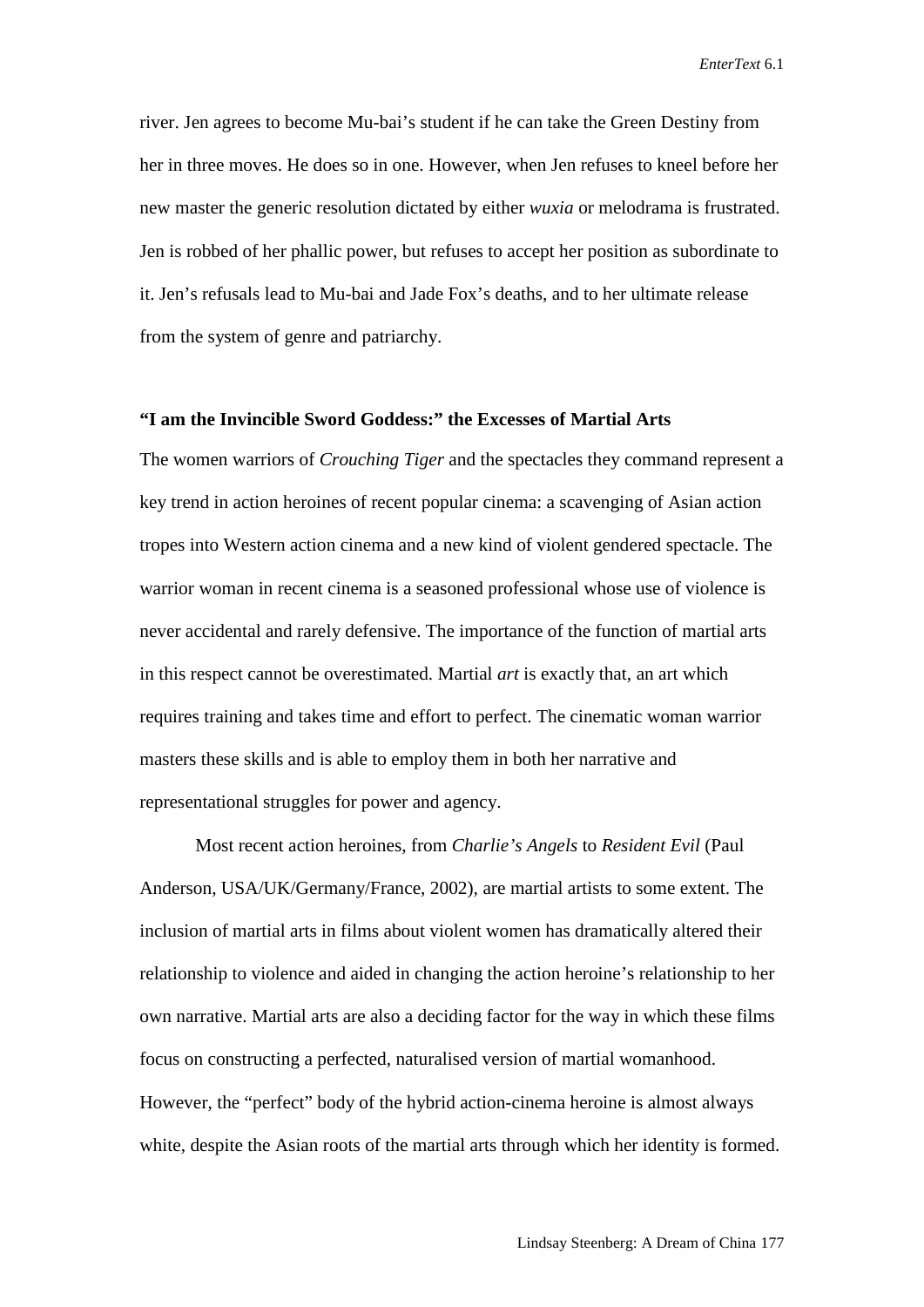*Crouching Tiger* is one of the rare instances where a non-white action heroine (and entire action film) is embraced by Western audiences with box office sales and Academy Awards.<sup>[34](#page-22-30)</sup> Jen and Shu-lien's martial identities depend on their location in China's past. Where China can become fetishised as a surface place granting unmediated access to spirituality and ancient wisdom to Western spectators, the Asian women of *Crouching Tiger's* hybrid China can be read as having tapped into that wisdom by virtue of their ethnicities. According to Chow's framework, Jen and Shulien are able to access the ancient wisdom of marital arts because of their coding as Asian/"Other." Yet, the film as hybrid also frustrates an ethnocentric surface reading. Jen and Shu-lien are not action heroines confined to China, or to *wuxia,* but are heroines whose representations borrow freely from the elements offered by other genres, such as the Western. For, just like the western hero, Jen's individualism and violence distinguish her and separate her from civilised society. While her martial skills are celebrated as extraordinary by Mu-bai, he likewise knows them to be potentially destructive to any social order (Wudang, *jianghu* and aristocratic orders alike).[35](#page-22-31) Just as Shane must leave town at the end of *Shane* (George Stevens, USA, 1953)*,* Jen also leaves. While Jen's flying exit is the more spectacular, the finales serve similar purposes—separating the violent protagonist from the community which cannot contain him or her. Where Shane disappears into the vast and unknowable frontier, Jen floats away into a similarly mysterious space. This contradictory function of the Western hero (upholding and challenging civilisation simultaneously) is embodied by Jen who is, among other things, both loyal daughter and rebellious fighter.

Jen is not constructed as a perfected body in the manner of the Western action cinema. There is no montage showing her growth and training. Her martial body is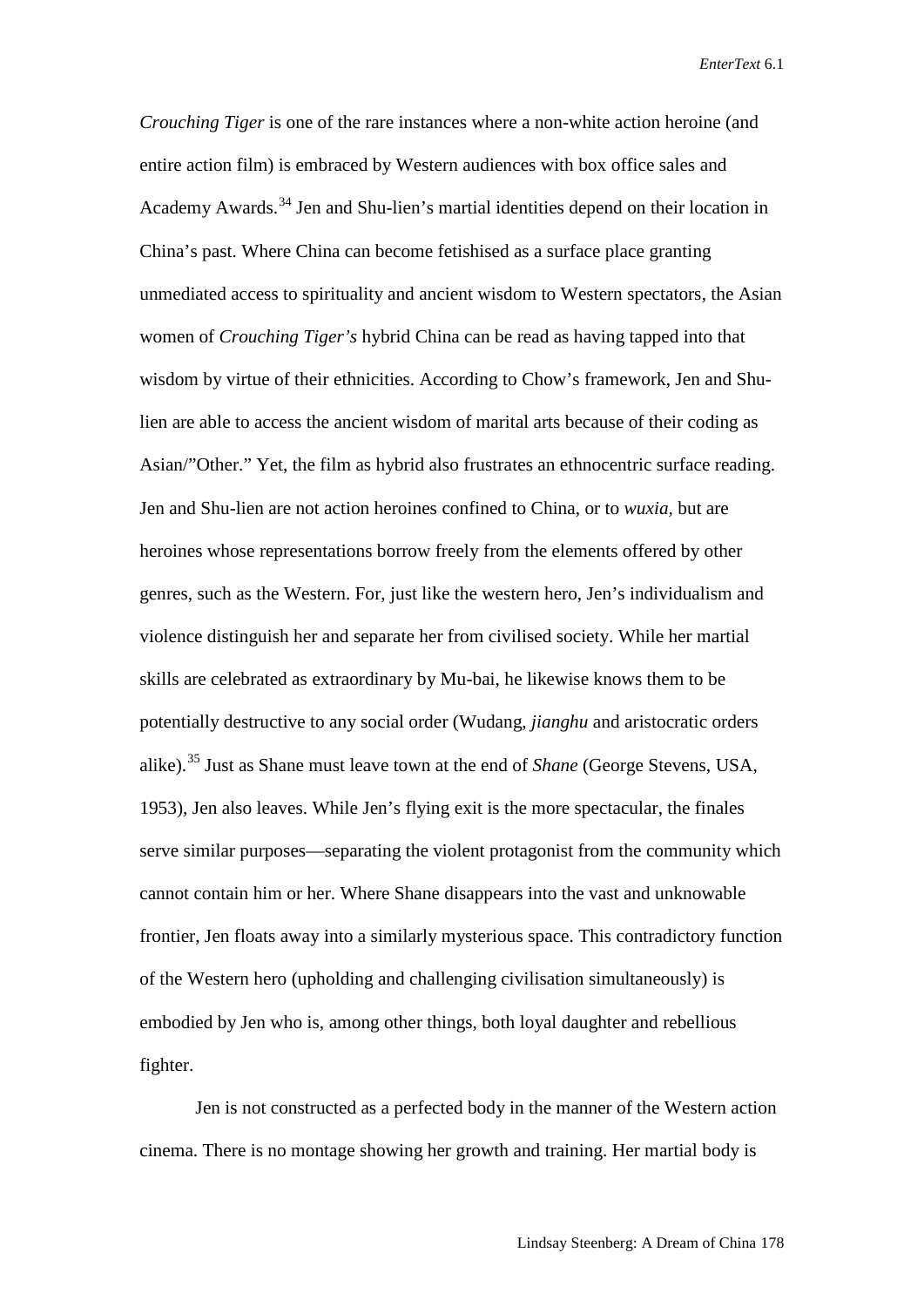not showcased in the same manner as *Charlie's Angels,* in close-up and under the gloss of several (pastiche-inspired) costume changes. She is self-taught from a manual stolen by an angry and sexually exploited woman. Jen has willed herself into the role of martial artist. She has constructed *herself*, rather than allowed the cinematic apparatus (or a teacher) to put her together. Her making is unexpected and unseen, but not a complete mystery as in other *wuxia,* where, according to Bérénice Reynaud, the woman warrior's "kung fu or swordsmanship is all the more terrifying because it is unexplained."[36](#page-22-32) The spectator is aware of how Jen got her skills, even if he or she is denied the spectacle of her training. What remains unexplained are Jen's motivations. Where other *wuxia* heroines, such as Yang Hui-ching in *A Touch of Zen* or Yim Wing Chun in *Wing Chun* (Yuen Wo-ping, Hong Kong, 1994), have taken up martial arts for self-defence, Jen has not. Neither are her skills part of a family legacy, as in the case of *The One-Armed Swordsman* (Zhang Che, Hong Kong, 1967). [37](#page-22-33) Rather, Jen is enjoying herself, "playing around" as she tells Mu-bai. Her motivations remain a mysterious frustration to her potential teachers, her family, her lover and the spectator. Jen's martial artistry and celebratory relationship to violence are part of what defines her hybrid identity and the tool by which she resists incorporation into any ordering structures, even those of genre.

 *Crouching Tiger's* play on the cinematic expectations of the Eastern or Western spectator is dependent upon its hybridisation and the unique characterisations of its women warriors. The film's process of generic experimentation and resistance to national and generic rules relies, in part, on its transnational production situation, the cultural context of its reception and the hyphenated identities of its director and production crew. *Crouching Tiger* represents a shift in imagining historical tradition and action spectacle—from the mourning of a lost national or generic object towards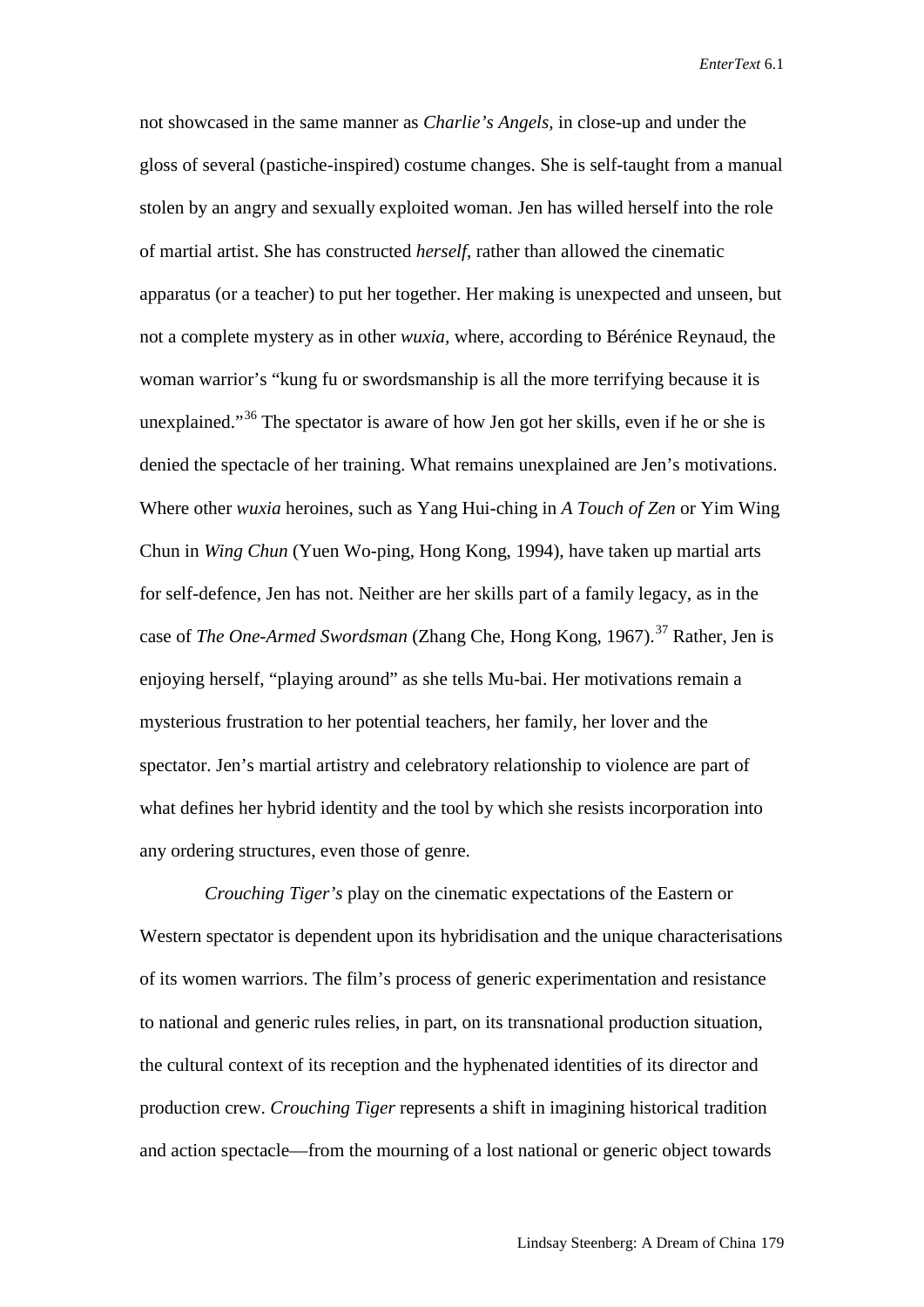a representation of genre and the past as fractured, complicated and above all,

transnational.

-

[\(http://uk.rottentomatoes.com/click/movie-](http://uk.rottentomatoes.com/click/movie-1102698/reviews.php?critic=columns&sortby=default&page=1&rid=171680)

[1102698/reviews.php?critic=columns&sortby=default&page=1&rid=171680](http://uk.rottentomatoes.com/click/movie-1102698/reviews.php?critic=columns&sortby=default&page=1&rid=171680) September  $7<sup>th</sup>$ , 2006). Under its definition of *wuxia,* the encyclopaedia site wikipedia.org states that "Wuxia was introduced to the [Hollywood](http://en.wikipedia.org/wiki/Hollywood) studios i[n 2000](http://en.wikipedia.org/wiki/2000) b[y Ang Lee's](http://en.wikipedia.org/wiki/Ang_Lee) *[Crouching Tiger, Hidden Dragon.](http://en.wikipedia.org/wiki/Crouching_Tiger%2C_Hidden_Dragon)*" This explicit connection on such a widely referenced website further supports my argument that the film is popularly regarded in mainstream US culture as an "authentic" and introductory example of the *wuxia* genre. <sup>10</sup> Further to this, the title of the film comes from a Chinese saying which translates, roughly, as keeping something important hidden.

<sup>11</sup> The film is also an adaptation of a serial novel, and takes into consideration other *wuxia* serial novels and earlier films. It also includes elements of Hong Kong action cinema, as exemplified by stars Michelle Yeoh and Chow Yun-fat, both of whom are world renowned for their Hong Kong film

careers.<br><sup>12</sup> Hunt, 138.

13 Ibid.<br><sup>14</sup> Ibid.<br><sup>15</sup> The generic and representational patterns traced here all describe a wide mainstream American release, and it is for this reason that *Crouching Tiger, Hidden Dragon* is considered primarily in the context of its Western reception rather than its Eastern (co)production or reception. While I recognise that this one-sided consideration is problematic, it is patterns in Western popular cinema and the film's

 $16$  Lo, 179-190. Lo first uses the term "pan-Chinese" in his introduction (177) to establish key questions he will be asking about *Crouching Tiger* and its relationship to Hong Kong transnational popular culture.

<sup>17</sup> Rey Chow, *Woman and Chinese Modernity: The Politics of Reading Between West and East*. (Minneapolis: University of Minnesota Press, 1991), 4.

 $18$  Ibid., 9.

<span id="page-21-0"></span><sup>1</sup> Ang Lee's statement from the liner notes of the *Crouching Tiger Hidden Dragon* DVD, released by Columbia TriStar in June 2001.

<span id="page-21-1"></span><sup>2</sup> Leon Hunt describes *jianghu* as "the world of vagrants" which carries with it its own laws and rules which, while strict, offer the *wuxia* warrior-woman "a freedom of movement far from the constraints of the circumscribed, more Confucian world of the Kung Fu film" (*Kung Fu Cult Masters: From Bruce Lee to Crouching Tiger,* London: Wallflower Press, 2003), 124.

<span id="page-21-2"></span><sup>3</sup> Kwai-cheung Lo, *Chinese Face/Off: The Transnational Popular Culture of Hong Kong* (Urbana:

<sup>&</sup>lt;sup>4</sup> Wei Ming Dariotis and Eileen Fung, "Breaking the Soy Sauce Jar: Diaspora and Displacement in the Films of Ang Lee" in Sheldon Hsiao-peng Lu, ed., *Transnational Chinese Cinema: Identity,* 

*Nationhood, Gender* (Honolulu: University of Hawaii Press, 1997), 214. The same has also been said of The Ice Storm and Ride With the Devil.<br>
<sup>5</sup> Lee, DVD liner notes for *Crouching Tiger*, Hidden Dragon.<br>
<sup>6</sup> Hunt, 184.<br>
<sup>7</sup> Ibid., 182.<br>
<sup>8</sup> In publications such as *Rolling Stone* and *Entertainment Weekly*, to name o

<sup>&</sup>quot;The richly complex plot is based on an early 20th century Chinese pulp novel… about *Wuxia*, or wandering warriors with a strong code of loyalty and honor. To the extent that there is corniness and melodrama in the story, it's all but mandated by the conventions of the source material" [\(http://www.nypost.com/movies/17661.htm](http://www.nypost.com/movies/17661.htm) September  $8<sup>th</sup>$ , 2006); and Roger Ebert's article of December 22<sup>nd</sup>, 2000 in the *Chicago Sun-Times*: "This story, like all martial arts stories, is at some level just plain silly, but [Ang Lee](http://rogerebert.suntimes.com/apps/pbcs.dll/classifieds?category=search1&SearchType=1&q=Ang%20Lee&Class=%25&FromDate=19150101&ToDate=20061231) (["The Ice Storm,](http://rogerebert.suntimes.com/apps/pbcs.dll/classifieds?category=REVIEWS01&TITLESearch=The%20Ice%20Storm&ToDate=20061231)" "Sense and Sensibility") and his longtime collaborator James Schamus (who wrote the screenplay with Wang Hui Ling and Tsai Kuo Jung) are unusually successful in bringing out the human elements…."